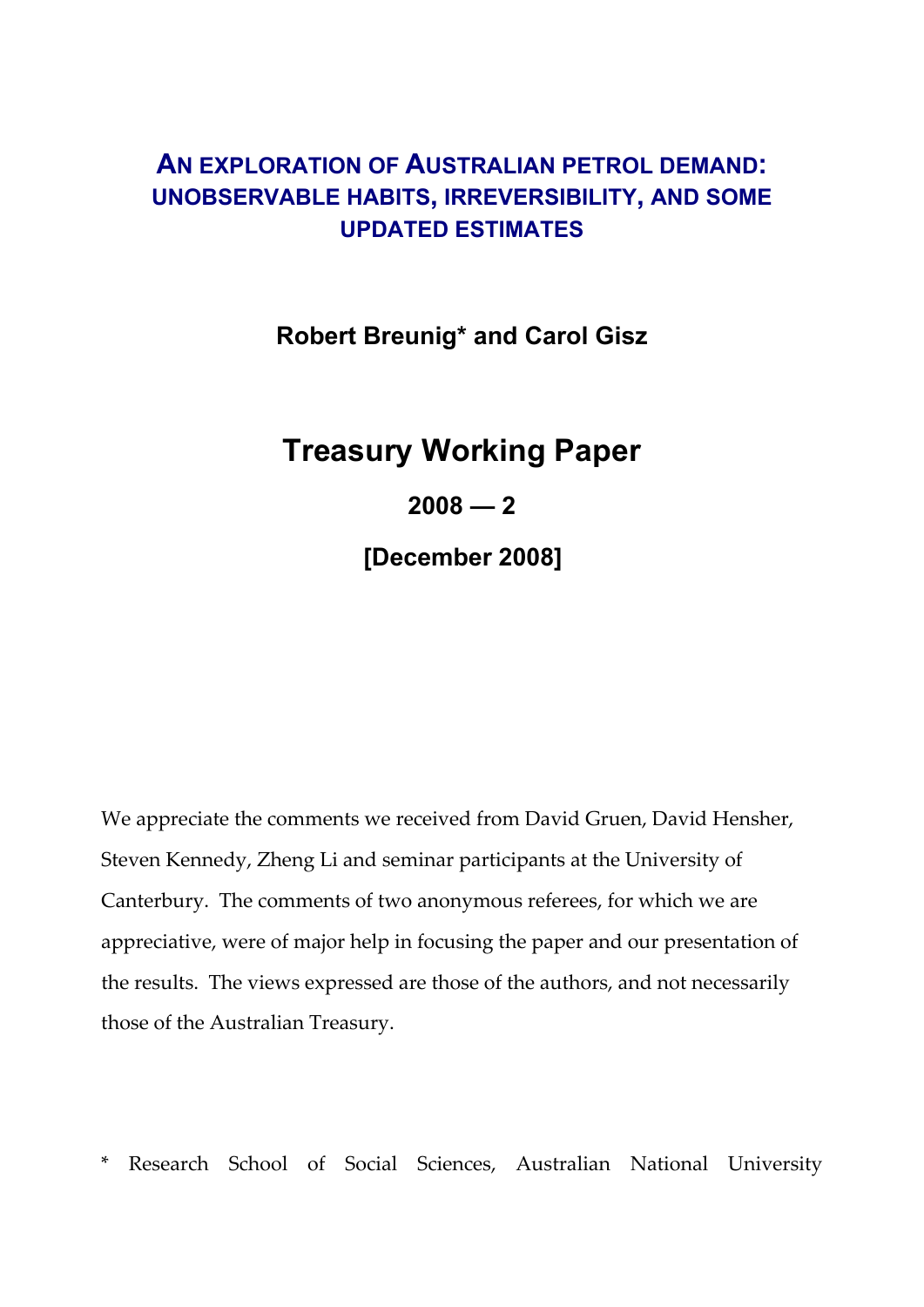# **ABSTRACT**

We estimate a demand equation for petrol in Australia. We explore a methodological improvement to the standard dynamic demand model–a more general model which allows for slowly evolving, unobservable habits. If this habit formation model with unobserved stocks is correct, then standard estimation techniques produce inconsistent estimates. We find a short‐run price elasticity of  $-0.1$  to  $-0.14$  and a long-run price elasticity of  $-0.2$  to  $-0.3$ . Importantly, we find that standard techniques are misleading about the precision of elasticity estimates and that the confidence interval around the longrun price elasticity is quite wide, with a 90% confidence interval of ‐0.02 to ‐0.38. Results are very sensitive to the inclusion of time trends, which appear to be appropriate. We test for price irreversibility and find, in contrast to the U.S., almost no evidence that petrol responds differently to price increases and decreases.

# JEL Classification Numbers: C2, Q41

Keywords: Single-equation demand analysis; lagged adjustment; habit formation; price irreversibility; petrol elasticities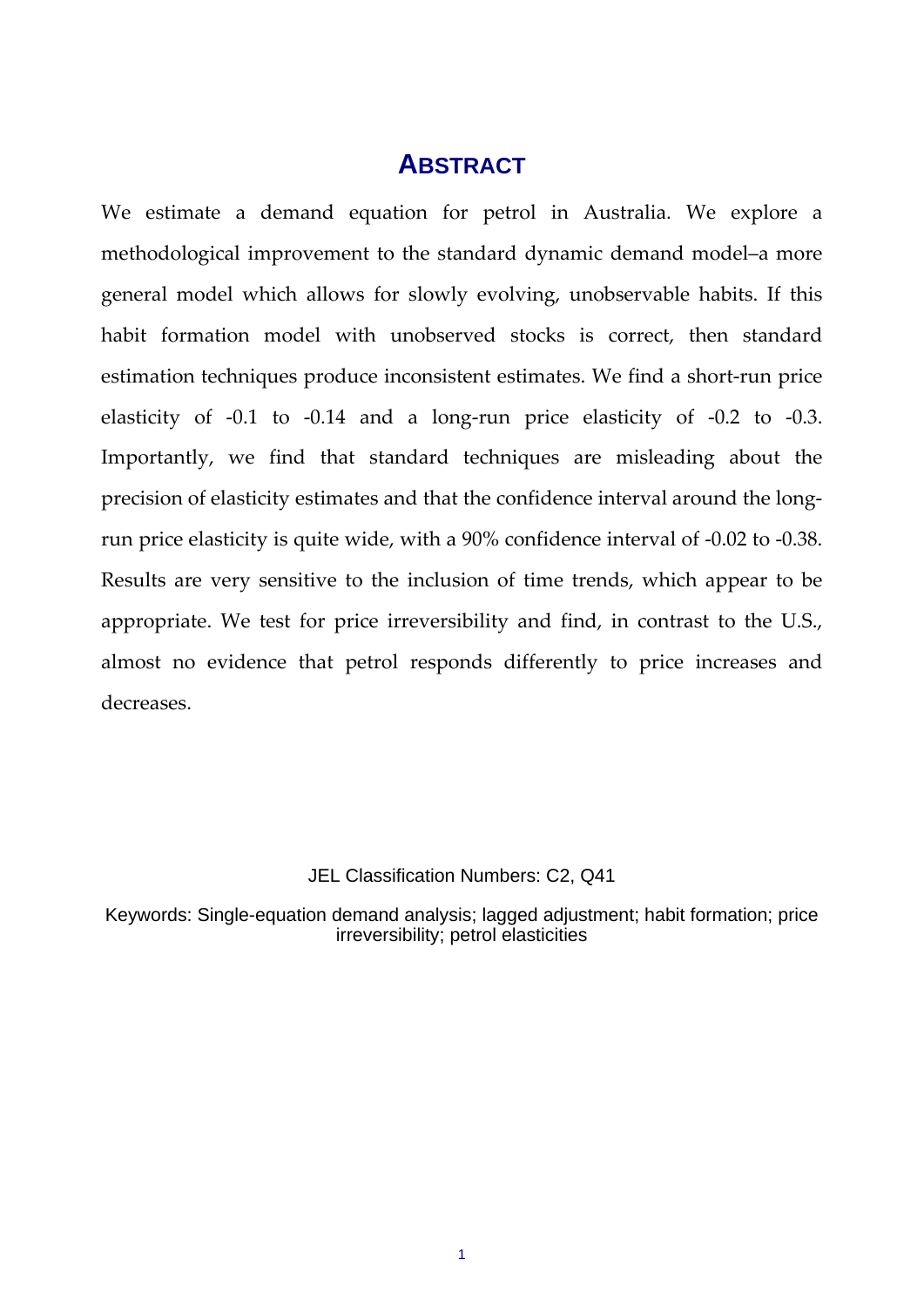# **1 Introduction**

In this paper we estimate a single-equation, dynamic petrol demand model for Australia. We use quarterly data from 1966 to 2006. We provide updated estimates of short- and long-run price and income elasticities after dealing with several methodological issues, one of which, the inclusion of slowly-evolving, unobservable habits, has been largely ignored in the literature. Elasticity estimates are important in a wide range of settings. Our updated estimates will be of use to policy makers and others thinking about macroeconomic stability, petrol price instability, the effect of excise taxes on petrol demand, and responses to administratively imposed changes on petrol prices such as carbon taxes.

Single-equation, dynamic demand estimation remains a commonly employed empirical tool in the determination of price and income elasticities using aggregate data. We specifically address two methodological issues: the modeling of unobservable habits and potential asymmetry in the response of demand to price increases and decreases.

Our results have important implications for the estimation of petrol demand using aggregate data. Accounting for unobservable, slowly-changing habits introduces moving average terms into the error structure of the model. This means that standard approaches which use ordinary least squares will produce inconsistent estimates. Maximum likelihood, readily available in any modern software package, will provide consistent estimates.

Our results also have important empirical implications. Since our approach is primarily focused on determinants of long-run adjustment, we find little effect of our methodological changes on short-run price elasticities. We find point estimates for the short-run price elasticity of petrol of around -.13, in line with other studies. For the long-run price elasticity, we find point estimates ranging between -.2 and -.3. While this is roughly similar to other studies, we find much larger standard errors once we account for unobservable habits. A model which explicitly incorporates uncertainty should give estimates which are more uncertain, so this is not surprising. However, it does imply that the confidence intervals for the long-run price elasticity from standard estimation approaches are spuriously narrow. We need to accept that our estimates of the long-run price elasticity are more uncertain than we thought.

Finally, of empirical interest, we find almost no evidence that demand responsiveness to price differs for increases and decreases. This is in contrast with the U.S. literature which does find such asymmetry. In what follows, we first present the basic model and then continue with a presentation of our modeling innovations, followed by a brief description of our data. Our results are presented in section 4. In section 5 we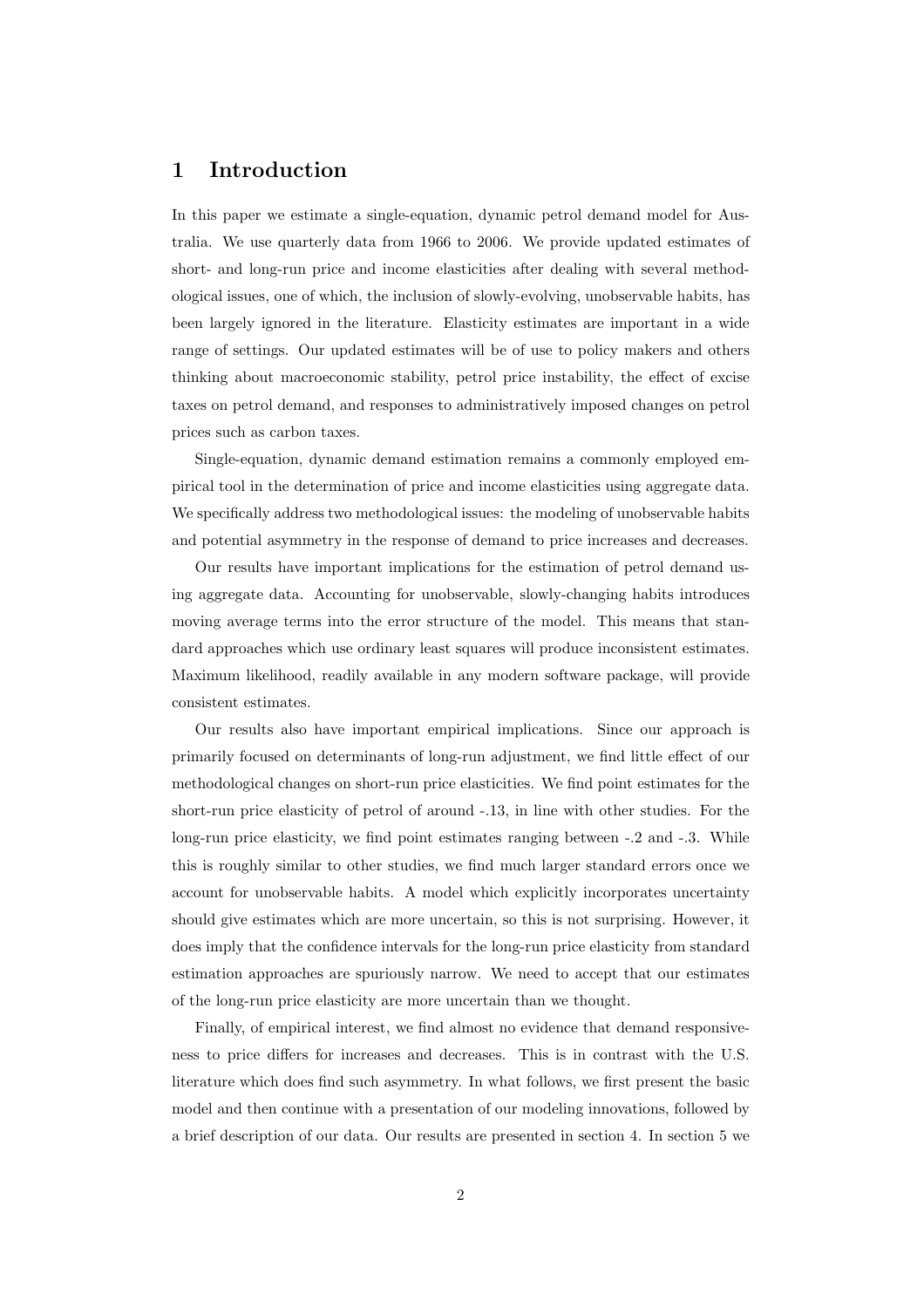compare our results to other studies and conclude.

# **2 Modeling approaches**

Many aggregate studies of petrol adopt a single-equation approach of dynamic demand estimation. The single-equation approach is simple to implement and requires only a limited amount of data, but does not allow for the imposition of cross-equation restrictions and realistic modeling of the inter-relationship between consumption of different goods.<sup>1</sup> Despite these shortcomings, we focus on the single-equation approach as it continues to be the workhorse of applied studies of petrol demand.

Single-equation studies have a common ancestor in the flow adjustment models of Houthakker and Taylor (1966) and Balestra and Nerlove (1966). Demand for capital goods and consumer durables are often modeled using a partial adjustment mechanism where the change in the stock of a durable good is proportional to the gap between current desired and past actual stock level. A speed of adjustment parameter determines how quickly the actual stock moves toward the desired level.

A common formulation of this model (e.g. Baltagi and Griffin (1997)) for desired gasoline consumption per person, based upon the idea of partial adjustment driven by a fixed (in the short-term) vehicle stock is

$$
v_t^* \equiv \left(\frac{V^*}{N}\right)_t = \kappa_1 \left(\frac{P_g}{P}\right)_t^{\kappa_2} \left(\frac{Y}{N}\right)_t^{\kappa_3} \left(\frac{Car}{N}\right)_{t-1}^{\kappa_4} \epsilon_t
$$
 (1)

where  $V^*$  is the desired volume of gasoline,  $P_g$  is the price of gasoline, P is the overall price level, Y is real income, N is population, and  $Car$  is the stock of cars.<sup>2</sup>

To capture the fact that adjustment may not be instantaneous, the following relationship is posited

$$
v_t = (v_t^*)^{\theta} (v_{t-1})^{1-\theta}
$$
 (2)

 $v_t$  is the actual consumption of gasoline per person at time t. If  $\theta = 1$ , then  $v_t^* = v_t$ , or adjustment of actual to desired consumption happens instantly. This is unlikely for the case of petrol as many factors which determine demand such as commuting habits and physical dispersion of housing are fixed in the short term.

Re-arrangement and combining these two equations leads to the following model

 $\frac{1}{1}$ Intrilligator et al. (1996, Chapter 7) contains an excellent discussion of the trade-offs of these alternative approaches.

<sup>&</sup>lt;sup>2</sup>A more complicated version of this model could incorporate features of the current stock of cars, such as age, size, and fuel efficiency as well as information on vehicle utilization rates, all of which relate to the amount of petrol consumed. Such an engineering type approach was pioneered by Sweeney (1979).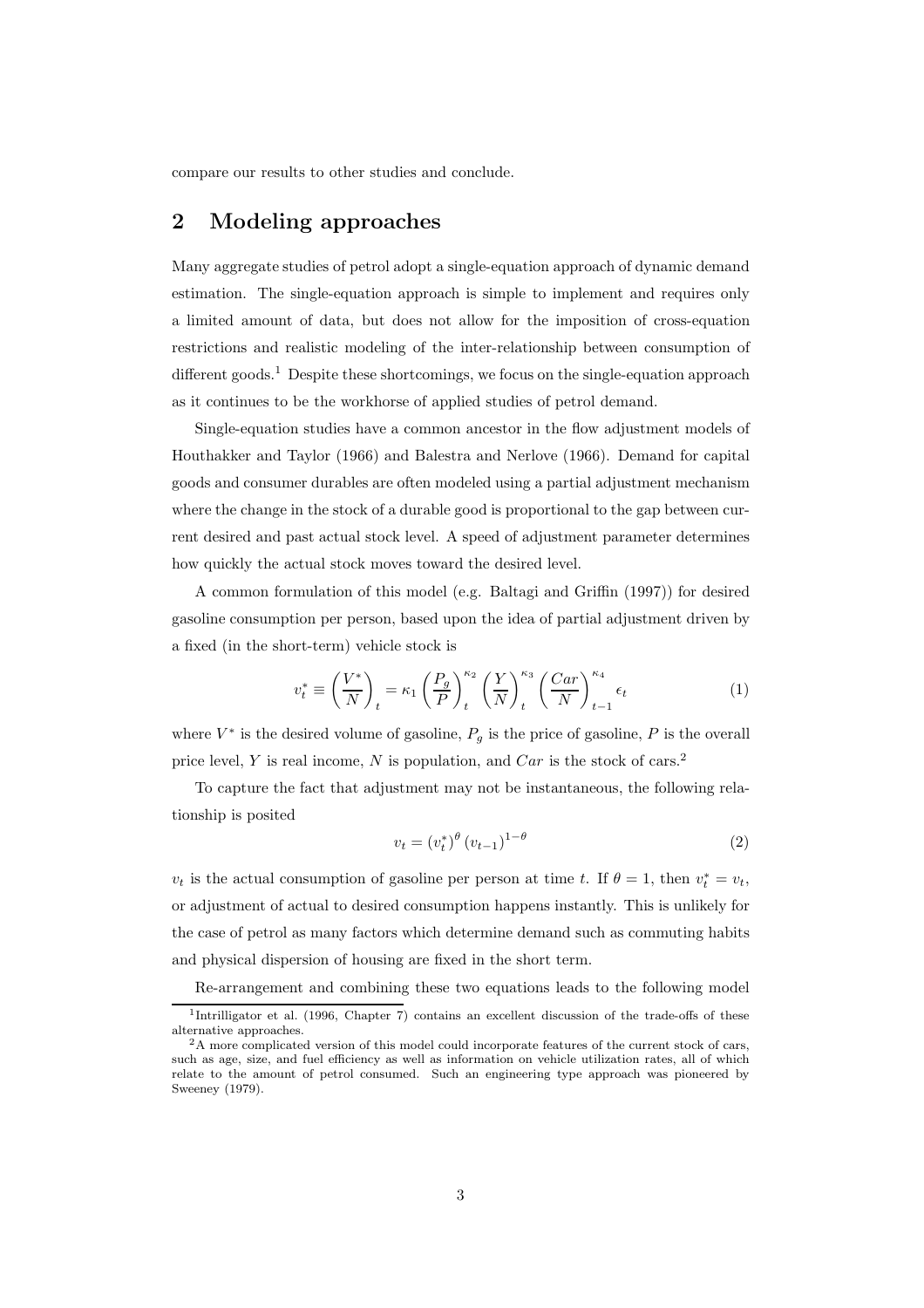for observed gasoline consumption per person

$$
v_t = \kappa_1^{\theta} \left(\frac{P_g}{P}\right)_t^{\kappa_2 \theta} \left(\frac{Y}{N}\right)_t^{\kappa_3 \theta} \left(\frac{Car}{N}\right)_{t-1}^{\kappa_4 \theta} v_{t-1}^{1-\theta} \epsilon_t^{\theta}
$$

$$
= \kappa_1^{\theta} (p_t)^{\kappa_2 \theta} (y_t)^{\kappa_3 \theta} (car_{t-1})^{\kappa_4 \theta} v_{t-1}^{1-\theta} \epsilon_t^{\theta}
$$
(3)

where the last line defines the notation for real and per-person variables.

Taking logs provides the equation estimated in much of the literature

$$
ln(v_t) = \theta ln(\kappa_1) + \kappa_2 \theta ln (p_t) + \kappa_3 \theta ln (y_t) + \kappa_4 \theta ln (car_{t-1})
$$

$$
+ (1 - \theta) ln(v_{t-1}) + \theta ln (\epsilon_t)
$$

$$
= \beta_0 + \beta_p ln (p_t) + \beta_y ln (y_t) + \beta_v ln(v_{t-1}) + \beta_c ln (car_{t-1}) + \varepsilon_t \tag{4}
$$

Studies which use (4) include Baltagi and Griffin (1983), Drollas (1984), Baltagi and Griffin (1997) and some of the studies reviewed in Graham and Glaister (2002). Other studies, such as Gately (1991), Dargay (1992), Jones (1993), Dargay and Gately (1997) and most Australian studies such as Donnelly (1982) have estimated models without information about the stock of cars. This provides a model for estimation which is a restricted version (with  $\beta_c$  ( $\kappa_4$ ) set to zero)<sup>3</sup> of equation (4) above

$$
ln(v_t) = \beta_0 + \beta_p ln(p_t) + \beta_y ln(y_t) + \beta_v ln(v_{t-1}) + \varepsilon_t
$$
\n(5)

We will follow the approach of estimating this model without vehicle stocks.<sup>4</sup> To account for the fact that adjustment of actual to desired consumption may take more than one period, many papers extend the model by including additional lagged values of  $v_t$ . The lagged values to include are usually chosen by standard time series criteria– removing residual correlation or maximizing some fit criteria. This provides a model for estimation as ual correlation or maximizing some fit of<br>
as<br>  $ln(v_t) = \beta_0 + \beta_p ln (p_t) + \beta_y ln (y_t) + \sum_{i=1}^{q}$ 

$$
ln(v_t) = \beta_0 + \beta_p ln(p_t) + \beta_y ln(y_t) + \sum_{j=1}^q \beta_{vq} ln(v_{t-q}) + \varepsilon_t
$$
\n(6)

We first examine a methodological issue relating to this basic model. We criticize 2 and 5 for their inability to adequately capture the role of unobserved factors (physical or psychological) which may lock people into their current consumption habits. We propose an alternative formulation of the model. Our proposed preferred approach implies that moving average terms should be included in the model. This implies that standard estimation by ordinary least squares is inconsistent. This proposal has important implications for any single-equation, dynamic demand estimation problem.

<sup>3</sup>One could alternately view this restriction as assuming that vehicle stocks are constant.

<sup>4</sup>Data on the stock of automobiles in Australia is not available. New motor vehicle registrations and new motor vehicle sales data are available, but neither series covers our whole sample period. We do not know of any Australia-wide source for vehicle usage data broken down by vehicle efficiency.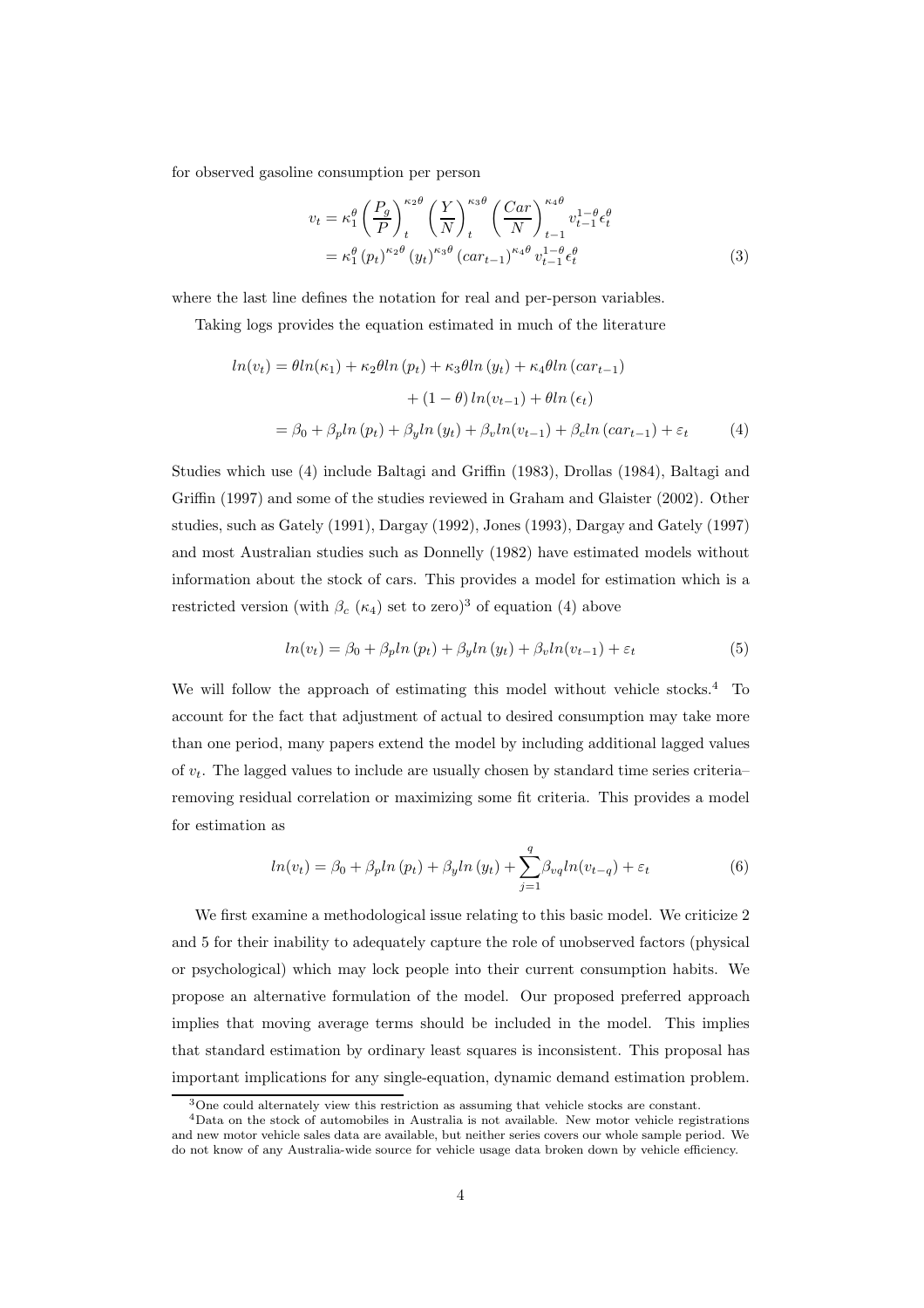Secondly, we look at whether the demand response to price increases is the same as the demand response to price decreases. Equation (6) imposes that these are equal (reversibility). Price irreversible models allow the response to price increases to differ from the response to price decreases. This is less novel, but price irreversible models have not previously been estimated using Australian data.

The next two sub-sections are devoted to these issues.

#### **2.1 Controlling for unobserved stock effects**

Papers estimating equation (6) typically claim that the lagged dependent variable provides a mechanism "by which the unobservable composition of the vehicle stock and utilization rates can be included in the demand function."<sup>5</sup> It is not clear to us that this model successfully achieves this objective. This formulation omits vehicle stock and utilization rates from the determinants of desired petrol consumption, equation (1), and the hope is that these things have been put back into the model for actual petrol consumption through the ad-hoc adjustment process of equation (2). Although models with this basic structure are commonly estimated with similar justification (see, for example, Jones (1993), Gately (1991) and Dargay (1992)), these models fail to capture fixed costs of past decisions on current petrol consumption.

Consider an alternative model for petrol consumption at time t which depends upon relative prices and real income, as above, and also depends upon an unobservable stock variable,  $s_{t-1}^*$  which captures simultaneously physical (efficiency of current vehicle stock, physical dispersion of commuters) and psychological (automobile utilization rates, habits) aspects of fuel consumption

$$
ln(v_t) = \alpha_1 + \alpha_2 ln (p_t) + \alpha_3 ln (y_t) + \alpha_4 s_{t-1}^* + w_t
$$
\n(7)

Even in the presence of data on vehicle stocks, one might want to augment equation (1) with an unobserved stock variable, as the raw number of automobiles would fail to capture efficiency differences across types of cars and heterogeneous vehicle usage.

Habits, the vehicle stock, and city layouts evolve according to

$$
\Delta s_t^* \equiv s_t^* - s_{t-1}^* = \ln(v_t) - \delta s_{t-1}^* \tag{8}
$$

If this were a standard capital equipment model,  $\delta$  would be the depreciation rate. Here it captures how quickly the determinants of fuel consumption change. Were  $\delta = 1$ , adjustment would be instantaneous and hence the current stock of vehicles and habits have no impact on next period's fuel consumption. In this respect,  $\delta = 1$  is akin to  $\theta = 1$  in equation (2) above. Note further that if  $\delta = 1$ , equation (7) collapses to

 $5$ Donnelly (1982, page 320)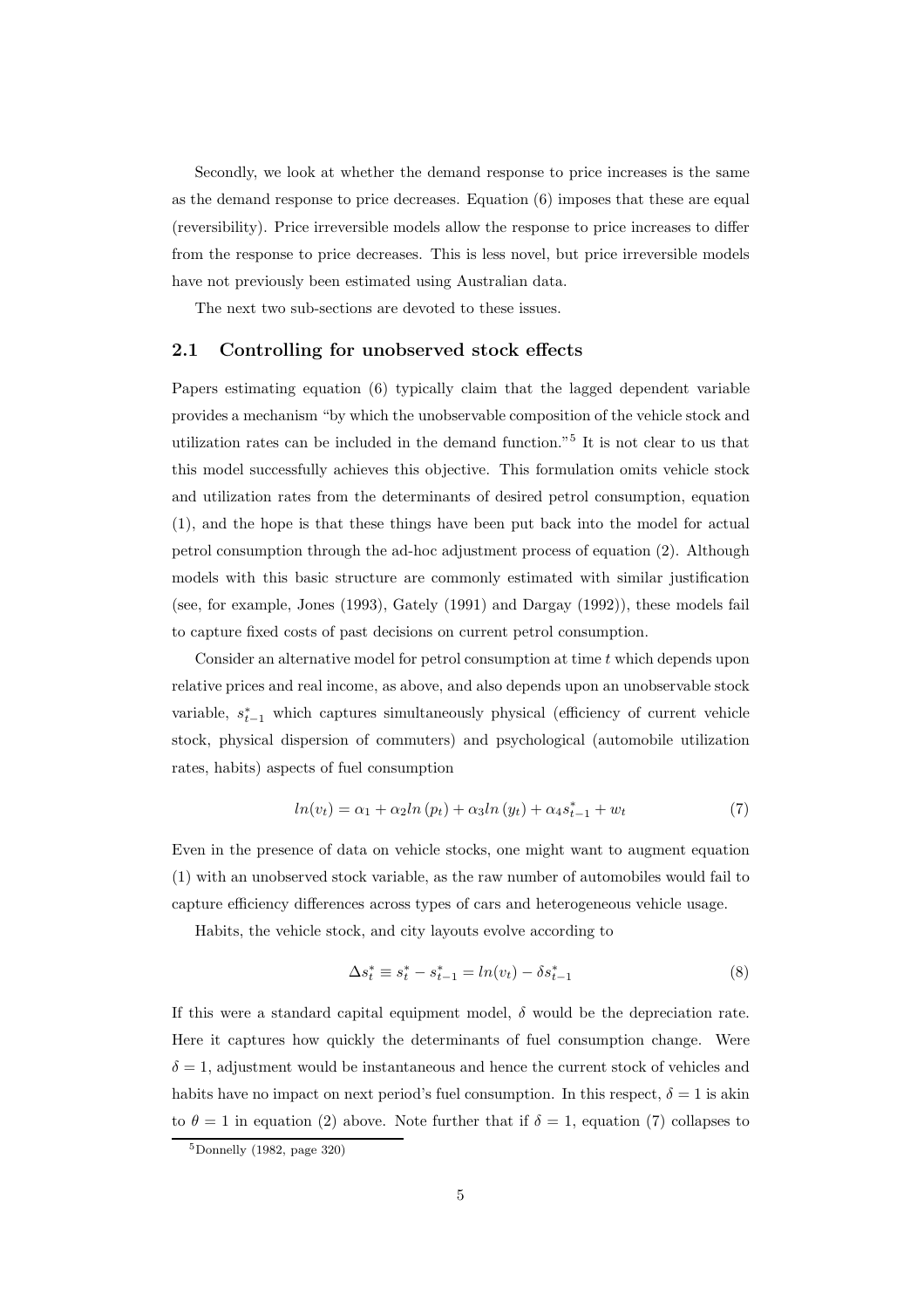equation (5). Estimating equation (5) is thus imposing an assumption that there are no 'stock effects' (either physical or psychological) related to past consumption which affect current consumption. For petrol consumption in particular, as noted above, this assumption is far too strong.

The approach we prefer, of including an unobservable stock variable, following Houthakker and Taylor (1966), looks quite similar to the model of equations (1) and (2) above, however, it produces a very different estimating equation. Using equation (7) to write  $\Delta ln(v_t)$ , substituting equation (8) into that expression, and using equation (7) lagged one period to replace  $s_{t-2}^*$  in the expression for  $\Delta ln(v_t)$  provides, after some re-arrangement,

$$
ln(v_t) = \alpha_1 \delta + \alpha_2 \delta ln (p_{t-1}) + \alpha_2 \Delta ln (p_t) + \alpha_3 \delta ln (y_{t-1}) + \alpha_3 \Delta ln (y_t) + (1 + \alpha_4 - \delta) ln (v_{t-1}) + w_t - (1 - \delta) w_{t-1}
$$
(9)

or,

$$
ln(v_t) = \gamma_0 + \gamma_p ln(p_{t-1}) + \gamma_{\Delta p} \Delta ln(p_t) + \gamma_y ln(y_{t-1}) + \gamma_{\Delta y} \Delta ln(y_t) + \gamma_v ln(v_{t-1}) + u_t
$$
\n(10)

Importantly, the error term in (10) is a moving average. The presence of the lagged dependent variable implies that this equation can not be estimated consistently by ordinary least squares, $6$  yet the vast majority of applied studies use least squares with no mention of this issue.

Stocks may take more than one period to adjust in which case we would replace equation (8) with adjust in<br> $t_{t-1} + \sum_{i=2}^{q}$ 

$$
s_t^* = \ln(v_t) + (1 - \delta_1) s_{t-1}^* + \sum_{j=2}^q \delta_j s_{t-j}^* \tag{11}
$$

Combining equations (7) and (11), we would estimate

$$
s_{t} = in(v_{t}) + (1 - \delta_{1}) s_{t-1} + \sum_{j=2} \delta_{j} s_{t-j}
$$
\n
$$
\text{equations (7) and (11), we would estimate}
$$
\n
$$
ln(v_{t}) = \gamma_{0} + \sum_{j=1}^{q} \gamma_{pj} ln (p_{t-j}) + \gamma_{\Delta p} \Delta ln (p_{t}) + \sum_{j=1}^{q} \gamma_{yj} ln (y_{t-j}) + \gamma_{\Delta y} \Delta ln (y_{t}) + \sum_{j=1}^{q} \gamma_{vj} ln (v_{t-j}) + u_{t}
$$
\n
$$
(12)
$$

 $u_t$  is now a qth-order moving average. Maximum likelihood estimation will be the most efficient approach to estimation.

An alternative approach to single equation estimation building upon these simple models, inspired by the modern time series literature, has been to eschew a theoretical model and directly specify an auto-regressive, distributed lag version of equation (5)

<sup>&</sup>lt;sup>6</sup>The one exception to this statement would be if  $w_t$  followed an AR(1) process  $w_t = (1 - \delta) w_{t-1} +$  $\nu_t$  where  $\nu_t$  were i.i.d.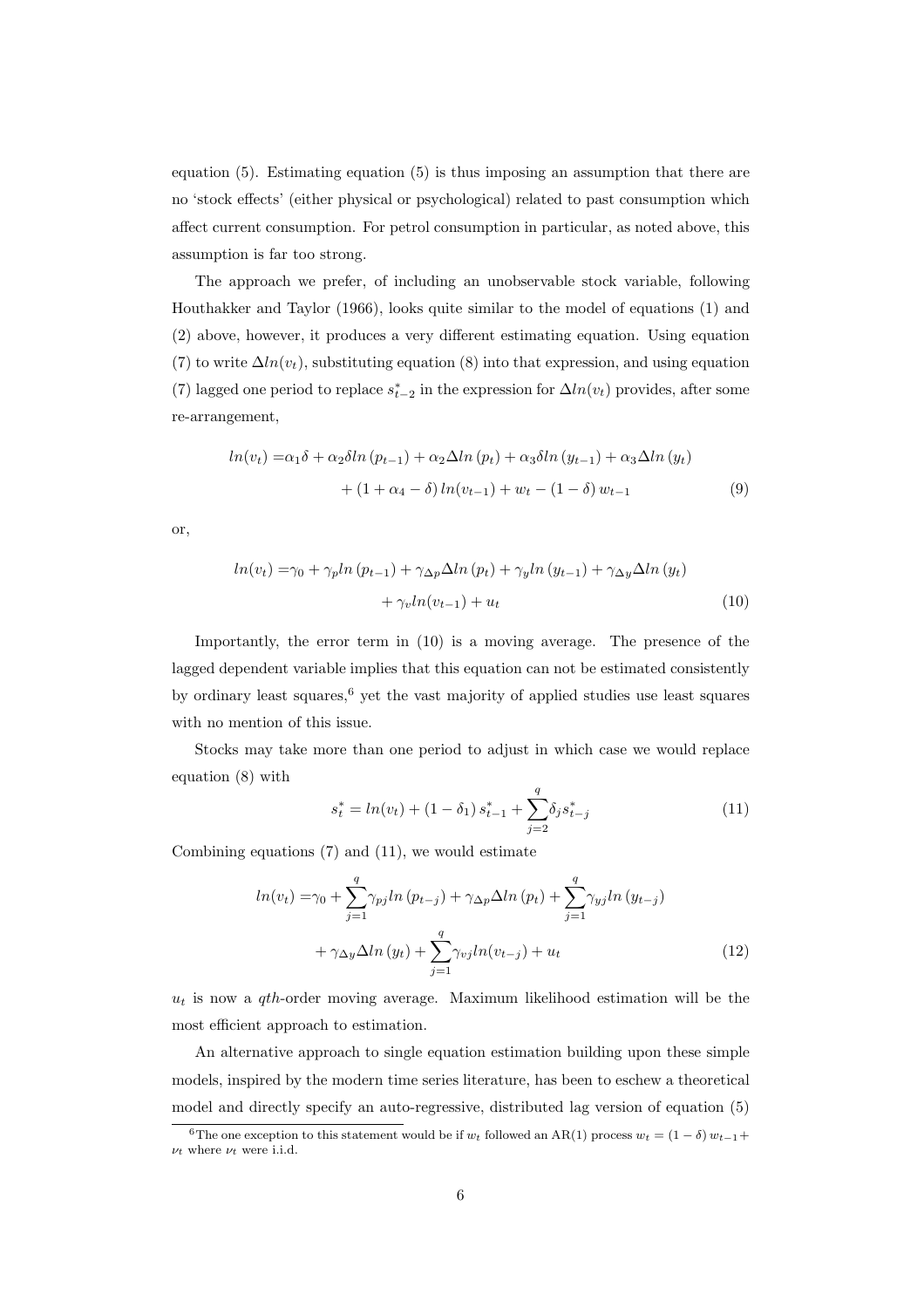where multiple lags of each variable are included, and to employ general to specific testing to reduce the autoregressive distributed lag model to some parsimonious representation with white noise residuals (see Jones (1993)). Other papers, such as Hunt and Ninomiya (2003) have pursued a co-integration approach.

In the absence of strong theoretical views of the adjustment process, it might be preferable to begin such model building with the more general model of equation (12) rather than its restricted counterpart, equation (6). Equation (12) is a more flexible specification in that the parameters which determine the long- and short- run elasticities are estimated separately, unlike the parameters of (6) which require that the long-run elasticity be a scaled up (or down) value of the short-run elasticity. It is straightforward to test whether the restrictions of equation (6) hold after estimating equation (12).

#### **2.2 Allowing for price irreversibility**

The models of (6) and (12) both assume that price rises and drops have symmetric effects on consumption. This reversibility assumption has come under some attack (see Gately (1991), Dargay (1992), and Dargay (2004) for example) with the justification that consumers react quite differently to prices rises and decreases. Furthermore, petrol prices over the last 40 years appear to be characterized by long periods of stable nominal (and gently declining real) prices and short periods of large price increases. It seems plausible that these might provoke asymmetric reactions.

Several models exist which allow for asymmetric effects of price increases and decreases. Such models were introduced by Wolffram (1971) and Traill et al. (1978). We follow the formulation of Dargay (1992) where price decreases and increases are allowed to have different effects on consumption. Furthermore, we allow any portion of a price increase above the historical maximum (to that point in time) to have a separate effect. This can be achieved by replacing price in the above equations with<br>three constructed price series<br> $ln(p)_t^+ = \sum_{s=2}^t [(ln(p)_s - ln(p)_{s-1}) - (ln(p)_{s}^{max} - ln(p)_{s-1}^{max})] \cdot 1 (ln(p)_s > ln(p)_{s-1})$ three constructed price series

$$
ln(p)^+_t = \sum_{s=2}^t \left[ (ln(p)_s - ln(p)_{s-1}) - (ln(p)_s^{max} - ln(p)_{s-1}^{max}) \right] 1 (ln(p)_s > ln(p)_{s-1})
$$
  
\n
$$
ln(p)^-_t = \sum_{s=2}^t \left[ ln(p)_s - ln(p)_{s-1} \right] 1 (ln(p)_s < ln(p)_{s-1})
$$
  
\n
$$
ln(p)^n_t \text{ if } t = 1
$$
  
\n
$$
ln(p)^{max}_t = ln(p)_t \text{ if } ln(p)_t > ln(p)_s \text{ for all } s < t
$$
  
\n
$$
ln(p)_{t-1} \text{ if } ln(p)_t = ln(p)_{t-1}
$$
\n(13)

where  $1(\cdot)$  is an indicator function equal to one if the expression in brackets is true, zero otherwise.  $ln(p)<sup>+</sup><sub>t</sub>$  is the cumulative series of sub-maximum price increases,  $ln(p)<sup>-</sup><sub>t</sub>$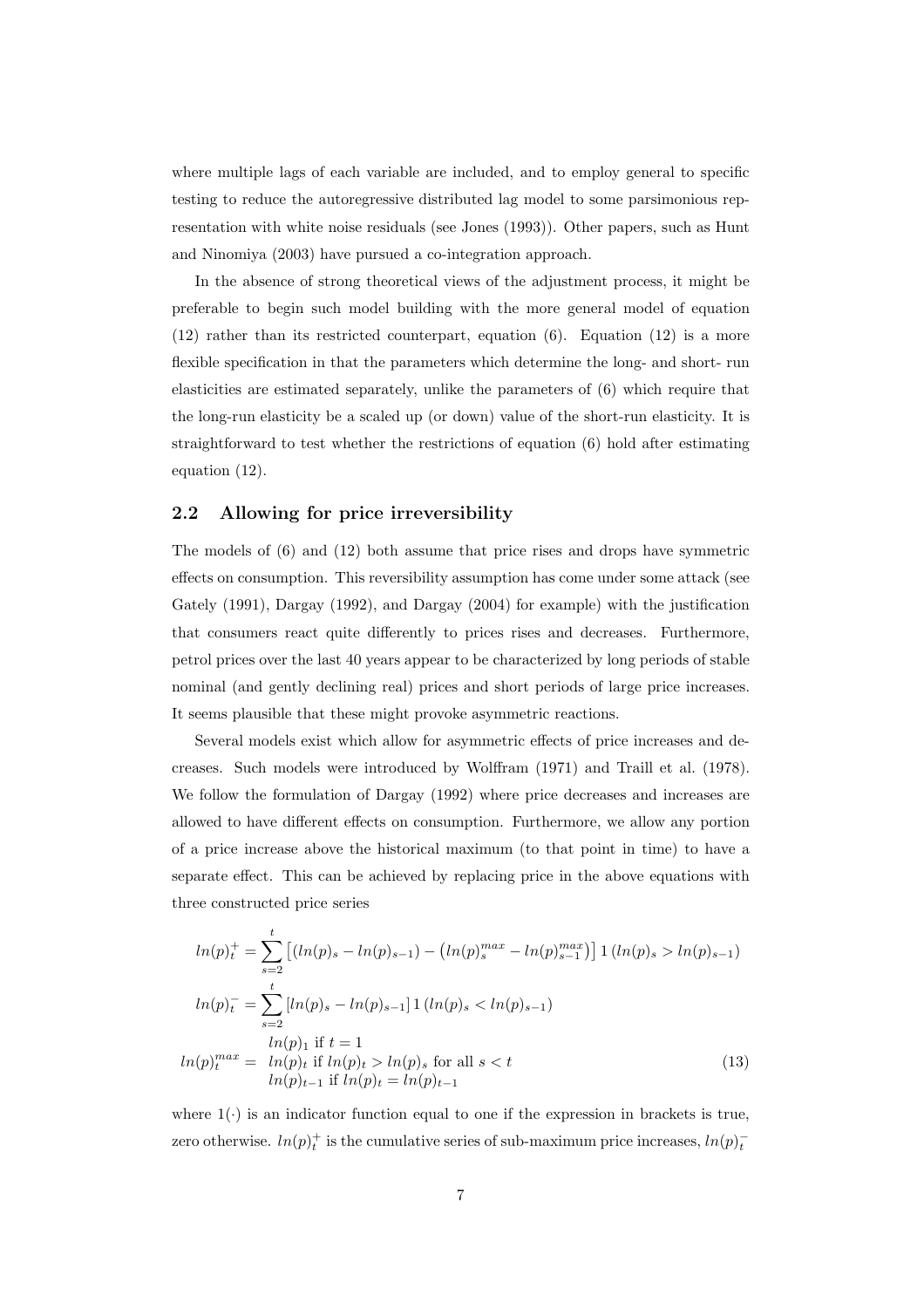is the cumulative series of price decreases, and  $ln(p)<sub>t</sub><sup>max</sup>$  is the series of maximum historical prices. It's easy to show that

$$
ln(p_t) = ln(p)_t^{max} + ln(p)_t^+ + ln(p)_t^-
$$
 and  

$$
\Delta ln(p_t) = \Delta ln(p)_t^{max} + \Delta ln(p)_t^+ + \Delta ln(p)_t^-
$$
 (14)

and we can plug these into equations (5) and (10) to generate price irreversible versions of those models

$$
ln(v_t) = \beta_0 + \beta_{pmax} ln(p)_t^{max} + \beta_{p+} ln(p)_t^+ + \beta_{p-} ln(p)_t^- + \beta_y ln(y_t) + \beta_v ln(v_{t-1}) + \varepsilon_t
$$
\n(15)

and

$$
ln(v_t) = \gamma_0 + \gamma_{pmax} ln(p)_{t-1}^{max} + \gamma_{p+} ln(p)_{t-1}^+ + \gamma_{p-} ln(p)_{t-1}^-
$$
  
+ 
$$
\gamma_{\Delta pmax} \Delta ln(p)_{t}^{max} + \gamma_{\Delta p+} \Delta ln(p)_{t}^+ + \gamma_{\Delta p-} \Delta ln(p)_{t}^-
$$
  
+ 
$$
\gamma_y ln(y_{t-1}) + \gamma_{\Delta y} \Delta ln(y_t) + \gamma_v ln(v_{t-1}) + u_t
$$
 (16)

The extension to models with  $q$  lags is straightforward. Before we present our estimates of the base models–equations (5) and (10)–and their extensions, we will briefly discuss the data.

# **3 Data**

All of the data we use are publicly available and the analysis data are available on Robert Breunig's web page.<sup>7</sup> In the appendix, we provide details on data sources and detailed univariate ARIMA analysis of each variable. Our sample estimation period is September, 1966 to September, 2006 and we use quarterly data. Reliable petrol price data are not available prior to September, 1966.

Litres of volume of petrol consumed per person is shown in figure 1 for the period September, 1966 to September, 2006. The series shows steady growth prior to 1979 and then is slowly declining since 1979. This may be evidence of some kind of transition to a steady-state level of petrol consumption or may be evidence of a permanent change in the properties of the series due to the oil price shocks of the 1970s. In general, our modeling approach will be to seek a consistent model which describes the data over the entire sample period. We will look at both the consequences of modeling apparent breaks in the data and of simply attempting to ignore those breaks. If we assume that

<sup>7</sup>http://econrsss.anu.edu.au/Staff/breunig/contact\_bb.htm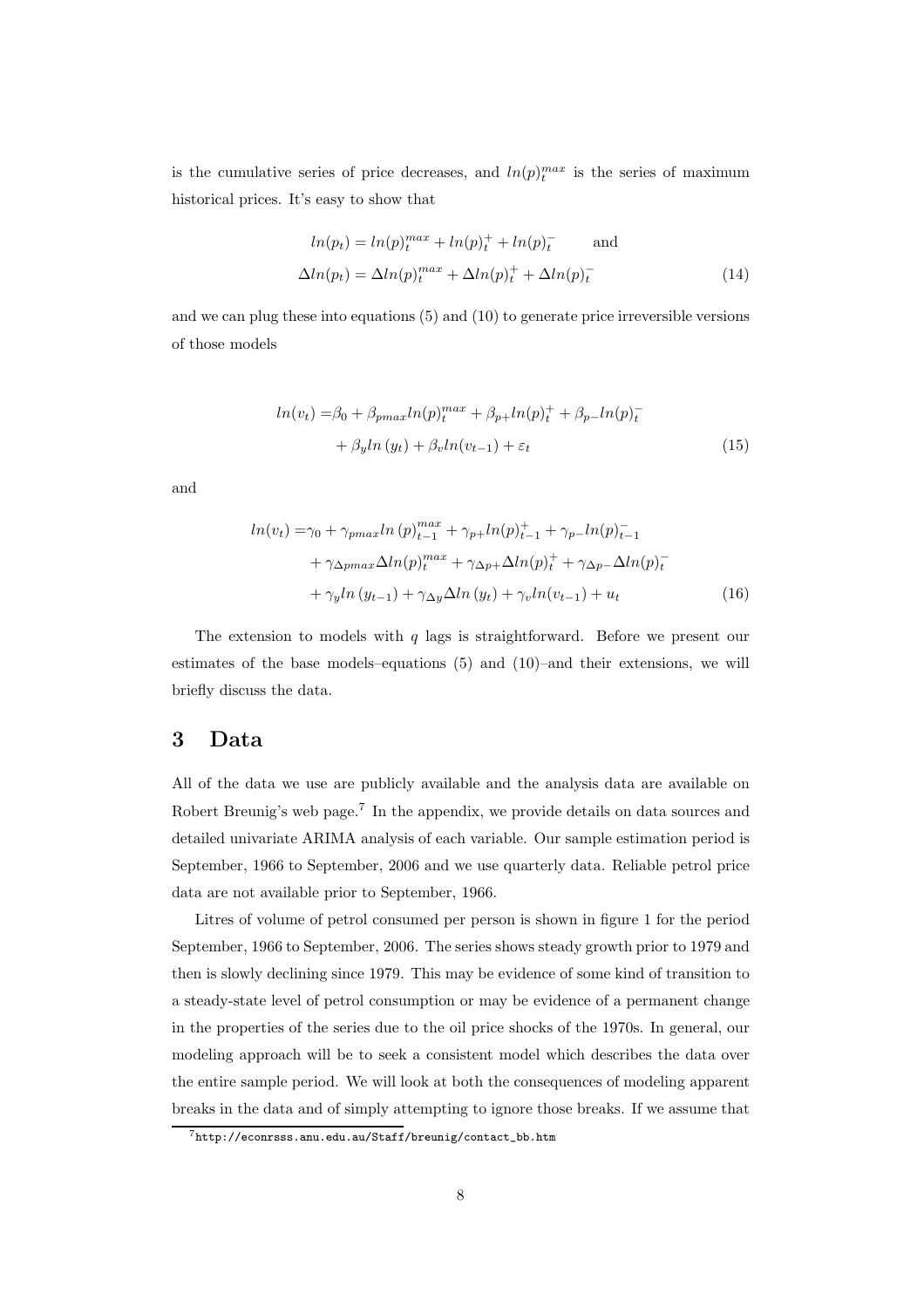there is no break in the data, our preferred univariate model for the log volume data is an  $AR(8)$ . The pre-1979 and post-1978 data are individually best described using a deterministic time trend. If we assume that a break occurred in 1979, our preferred univariate model is an AR(8) with separate time trends before and after 1979.

The switch to smaller, more fuel efficient vehicles in Australia occurred later than it did in Europe, only after 1978 when domestic petrol prices were fully exposed to world oil prices.<sup>8</sup> The first oil price shocks of 1973-1974 had only a minor impact as import parity pricing of oil was introduced in Australia in 1978. Thus the 'observed' break coincides with what one might expect based upon this history.

Our population and price level data are from the Australian Bureau of Statistics (ABS). Using population over age 15, instead of total population as we do, makes no difference to our results. We use a consumer price index (CPI) which includes petrol price. One may argue that it would be better to use a price index net of petrol, but the weighting of petrol price in the overall CPI is never more than six per cent during our sample period. Removing the effect of petrol price from the CPI has almost no consequences for the movements of CPI.

We use petrol price data from the ABS going back to 1972. For the September, 1966 to 1972 period, we use data published by Donnelly (1981) which he obtained from the ABS. The ABS no longer publishes petrol data prior to 1972. Donnelly (1981) provides petrol data going back to 1960, but in his paper he indicates that the ABS data he uses began in September, 1966 and the data prior to that date is generated by a back-casting model that he created. We thus begin our sample period with the first available observation from the ABS in September, 1966. Real petrol price is graphed in figure 1 alongside the volume series. Its log appears to follow a pure unit root.

For real, per-person income we use household gross disposable income divided by population and the price level, as measured by CPI. This measure has the advantage over wage measures such as average weekly earnings in that it includes other sources of household income such as investment income. Considering the entire series, we find that it is best described by a unit root with drift. Income growth, as has been well-documented, decreases from the mid-1970s. If we consider the data only in the post-1974 period, we also find a unit root with drift. We do not have confidence in separate unit root tests over the 1966-1974 period due to the small number of observations. Our preferred univariate model for income growth is an  $AR(2)$  with a dummy intercept shift in the post-1974 period.

<sup>&</sup>lt;sup>8</sup>We are grateful to an anonymous referee for pointing this out and for suggesting a test of a break in the relationship between price and volume–see section 4 below.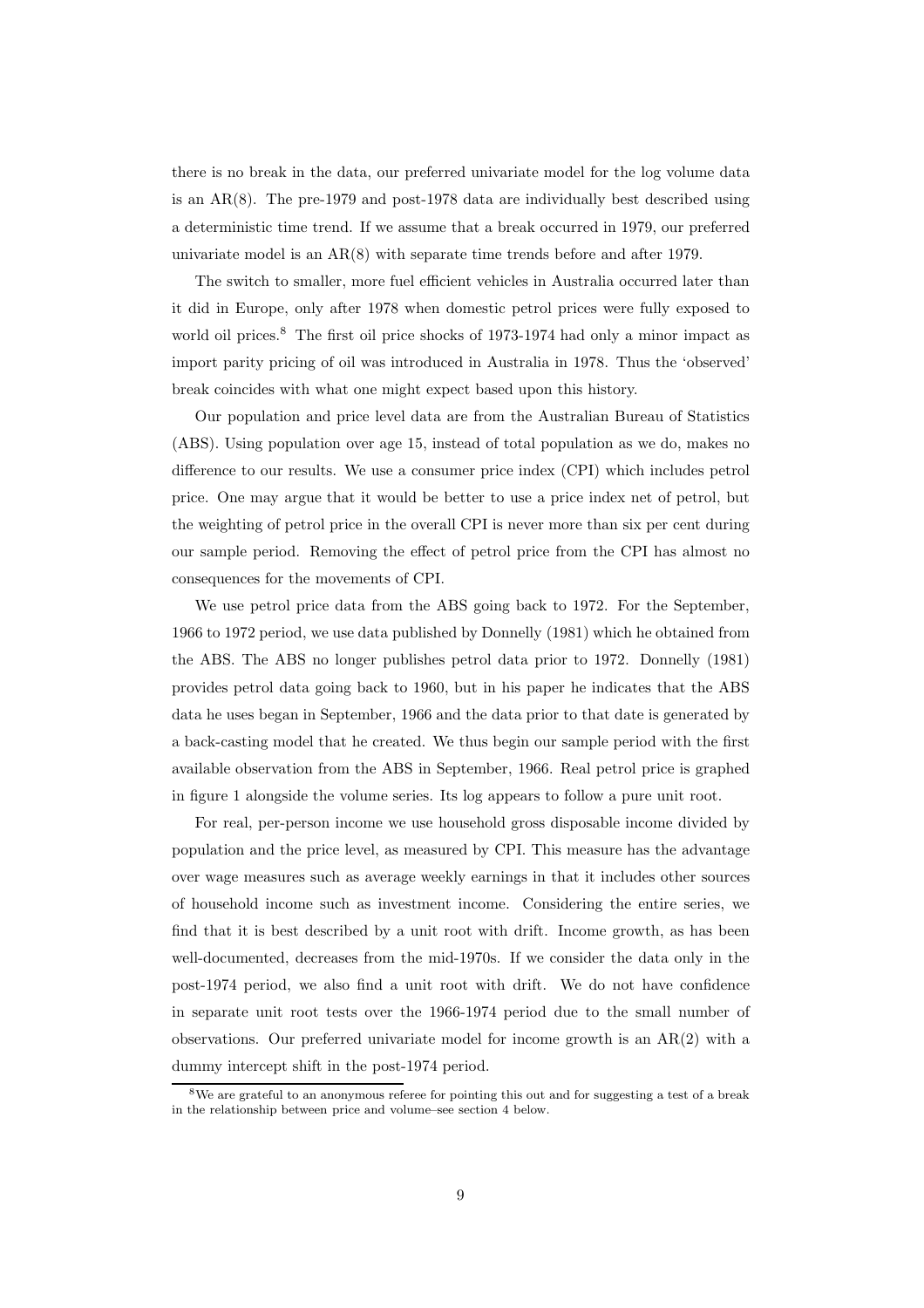# **4 Estimation results**

We estimate a range of models to compare and contrast the modeling approaches described in section 2. Given our results from the univariate analysis of petrol volume, we estimate each of these models with and without time trends. For the time trend models, we allow for separate time trends before the first quarter of 1979 and after the last quarter of 1978. We also estimate separate models for the pre-1979 and post-1978 periods.<sup>9</sup>

Our general approach will follow this outline: we estimate models with multiple lags of volume (or volume, price, and income) and with or without moving average terms consistent with the specific modeling approach under consideration. Given the univariate results, we explore the consequences of adding time trends to these models. We will select the 'best' models (with and without time trends) using standard selection criteria (such as Akaiki Information Criteria (AIC)) and requiring that the model produce white noise residuals. We will then test irreversibility by introducing the appropriate terms into both the base model and our 'best' model.

#### **4.1 Models for full sample period: 1966 to 2006**

In Table 1 we present a summary of the price and income elasticities from the model results for the full sample period from 1966 to 2006. Complete results are in appendix tables A1 and A3. The standard approach would be to estimate the base model with lags and keep significant lags. This would produce the estimates of column (a) in Table 1. As can be seen from the table, the inclusion of separate time trends (column (b)) for the pre-1979 and post-1978 periods–which are strongly statistically significant–have a large impact on the elasticity estimates. When we include time trends, the long-term price elasticity falls from unity to -0.25. The long-run income elasticity on the other hand goes from being insignificant to being about 0.34 and significantly different than zero.

The models of columns (c) and (d) introduce price-irreversibility into the models of columns (a) and (b). For  $(c)$ , we are unable to reject that the effect of new maximums is zero and we impose that restriction. For column (d), we can not reject that the effect of new maximums, price increases, and price decreases are all identical. For the model without time trends, we prefer the irreversible model of column (c) to the reversible model of column (a). Once we introduce the time trends, however, we find that we prefer the reversible model of column (b) to the irreversible one of column (d) on standard model selection criteria.

 $9$ We only present the full sample and post-1978 estimates in this paper. Please contact the authors for the estimates for the 1966 to 1978 period.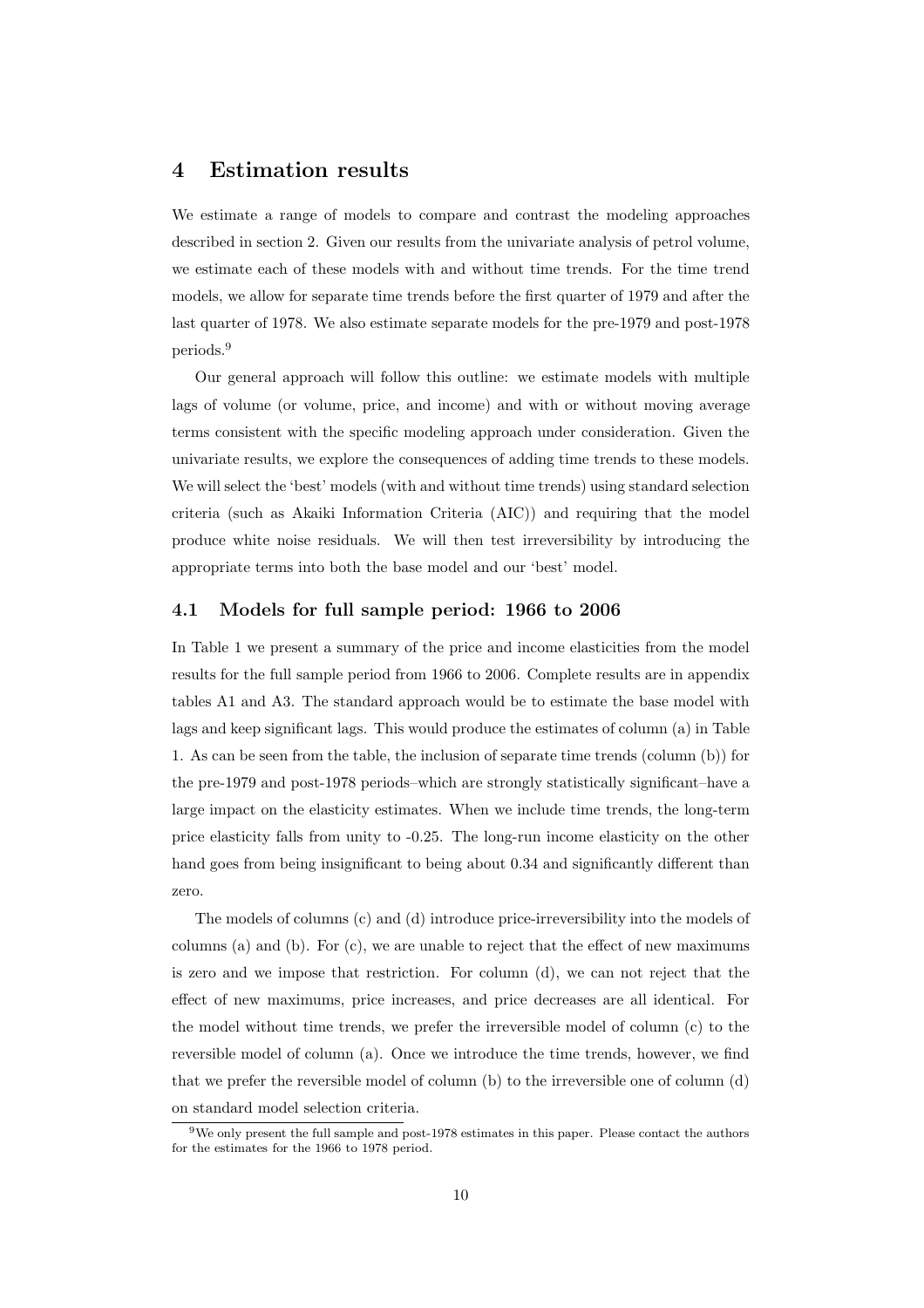The models of columns (e) and (f) incorporate unobservable stocks into the standard model. The model with time trends  $\text{(column (f))}$  is preferred to the one without (column (e)). While the time trends are individually insignificant, they are jointly significant. We reject irreversibility in both of these models. Importantly, note that the standard errors of the long-run price elasticity in the models with unobserved stocks are twice those of the models without unobserved stocks. We can reject the specification of column (b) in favor of column (f) and likewise for column (a) with respect to column (e). This leads us to conclude that the standard approach is providing spurious precision in the estimates of the long-run price elasticity.

| Equation number in<br>text<br><b>Estimation Technique</b><br>Includes time trends<br>Lags of $v_t$                                              | $\left(\mathrm{a}\right)$<br>(6)<br><b>OLS</b><br>No<br>1,2,4 | (b)<br>(6)<br><b>OLS</b><br>Yes<br>$\overline{4}$ | (c)<br>(15)<br><b>OLS</b><br>No<br>1,2,4                                  | $\left( d\right)$<br>(15)<br><b>OLS</b><br>Yes<br>$\overline{4}$              | (e)<br>(12)<br>MLE<br>N <sub>o</sub><br>1,3,4         | (f)<br>(12)<br>MLE<br>Yes<br>1,3,4          |
|-------------------------------------------------------------------------------------------------------------------------------------------------|---------------------------------------------------------------|---------------------------------------------------|---------------------------------------------------------------------------|-------------------------------------------------------------------------------|-------------------------------------------------------|---------------------------------------------|
| Short-run price elasticity<br>Long-run price elasticity                                                                                         | $-.082$ <sup>**</sup><br>(0.015)<br>$-1.01**$<br>(0.37)       | $.13***$<br>(0.021)<br>$-0.25$ **<br>(0.051)      |                                                                           |                                                                               | $.12 \rightarrow 12$<br>(0.027)<br>$-1.15*$<br>(0.69) | $-13$ **<br>(0.030)<br>$-0.20*$<br>(0.11)   |
| Short-run price elasticity<br>(to new maximums)<br>Short-run price elasticity<br>(to increases)<br>Short-run price elasticity<br>(to decreases) |                                                               |                                                   | $- .14$ **<br>(0.023)<br>$-.096**$<br>(0.020)                             | $-$ .077 $^\ast$<br>(0.043)<br>$- .14$ **<br>(0.030)<br>$- .14$ **<br>(0.035) |                                                       |                                             |
| Long-run price elasticity<br>(to new maximums)<br>Long-run price elasticity<br>(to increases)<br>Long-run price elasticity<br>(to decreases)    |                                                               |                                                   | $- \underset{(0.15)}{0.78} ^{**}$<br>$- \, 0.55^{\, \ast \ast}$<br>(0.14) | $-0.27$ **<br>(0.074)<br>$-0.27$ **<br>(0.069)<br>$-0.15*$<br>(0.086)         |                                                       |                                             |
| Short-run income elasticity<br>Long-run income elasticity<br>Amnondis Tobles, A.1, and A.9, contain the full medal optimate                     | 0.01<br>(0.02)<br>0.12<br>(0.22)                              | $0.18***$<br>(0.062)<br>$0.34***$<br>(0.13)       | $0.16***$<br>(0.055)<br>$0.94**$<br>(0.22)                                | $0.20***$<br>(0.076)<br>$0.39**$<br>(0.15)                                    | .12<br>(0.085)<br>$-.33$<br>(0.54)                    | $**$<br>$.16\,$<br>(0.093)<br>.27<br>(0.28) |

Table 1: Elasticity estimates for Australian petrol demand Full sample period 1966q3 to 2006q3

Appendix Tables A1 and A3 contain the full model estimates.

∗∗ and ∗ indicate significance at the .05 and .10 levels, respectively.

Since the six models of Table 1 span the break in the volume data in the late 1970's (described in section 3 above) and since this break is related to a change in petrol pricing, it may not be reasonable to impose a constant relationship between price and volume across the entire sample period. We re-estimated the six models of Table 1, allowing the coefficients on all current and lagged price variables in each model to differ in the pre-1979 and post-1978 periods. In five of the six models, we fail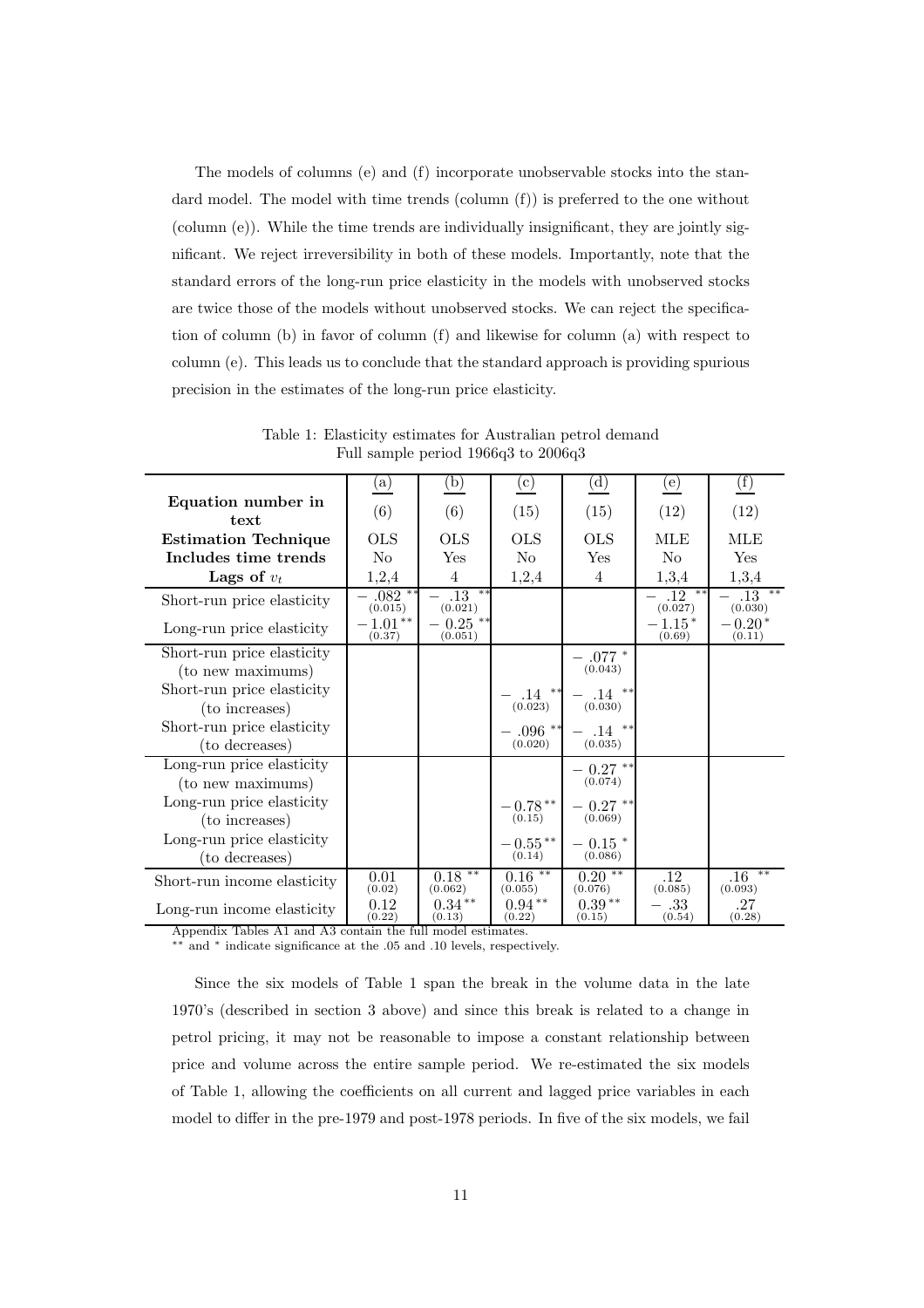to reject that there is a break in the short-run or long-run price elasticities<sup>10</sup>. The one exception was the model of column (b) where we did find a break (significant at the six per cent level) in the price elasticities across the full sample period. If we estimate the model with the break, we find a large decrease in the price elasticity after 1978. The short-run elasticity pre-1979 is -0.28 while after 1978, it falls to -0.12. The long-run elasticity pre-1979 is -0.57 and it decreases, after 1978, to -0.23. Below, we consider the late sample period in isolation and, for the same specification, find an identical short-run price elasticity for that period and a slightly higher long-run elasticity.

#### **4.2 Models for the post-1978 period**

To further explore the impact of the break in the late 1970s, we estimate all models on the data post-1978. In Table 2 we present a summary of the price and income elasticities from these results. Complete results are in appendix tables A2 and A4.

| Late sample period 191901 to 200000                         |                         |                         |                        |                         |  |  |
|-------------------------------------------------------------|-------------------------|-------------------------|------------------------|-------------------------|--|--|
|                                                             | $\left(a\right)$        | (b)                     | $^{\rm (c)}$           | $\rm ^{(d)}$            |  |  |
| Equation<br>number in text                                  | (6)                     | (6)                     | (12)                   | (12)                    |  |  |
| Estimation<br>Technique                                     | <b>OLS</b>              | OLS                     | <b>MLE</b>             | MLE                     |  |  |
| Includes time<br>trends                                     | No                      | Yes                     | No                     | Yes                     |  |  |
| Lags of $v_t$                                               | 1,4                     | 1,4                     | 1,3,4                  | 1,3,4                   |  |  |
| Short-run price<br>elasticity                               | $**$<br>.091<br>(0.023) | $**$<br>.12<br>(0.024)  | $**$<br>.11<br>(0.041) | $***$<br>.14<br>(0.045) |  |  |
| Long-run price<br>elasticity                                | $0.28***$<br>(0.11)     | $**$<br>0.30<br>(0.093) | 0.15<br>(0.15)         | $\,-\,0.23$<br>(0.19)   |  |  |
| Short-run income<br>elasticity                              | $-0.055*$<br>(0.032)    | $**$<br>0.21<br>(0.099) | 0.22<br>(0.13)         | $0.28***$<br>(0.14)     |  |  |
| Long-run income<br>elasticity                               | $-0.17$ **<br>(0.078)   | $0.53$ **<br>(0.029)    | $0.26**$<br>(0.11)     | 0.61<br>(0.76)          |  |  |
| Appendix Tables A2 and A4 contain the full model estimates. |                         |                         |                        |                         |  |  |

Table 2: Elasticity estimates for Australian petrol demand  $\frac{1}{2}$ late sample 1979 $\alpha$ 1 to 2006 $\alpha$ 3

Columns (a) and (b) present models without unobservable stocks while (c) and (d) are the results from the specification which includes unobservable stocks. We present both models without and with time trends. For the standard model without a time trend, income perversely has a significant, negative influence on consumption. This is due to the fact that consumption is trending downward while income is trending upward. Unsurprisingly, this effect disappears when the time trend is added. We test for, and reject, irreversibility in the models of columns (b) through (d). We prefer the

<sup>10</sup>Evidence for a break was very weak–the p-values on these tests ranged from .5 to .9. Full details of these estimates and tests are available from the authors.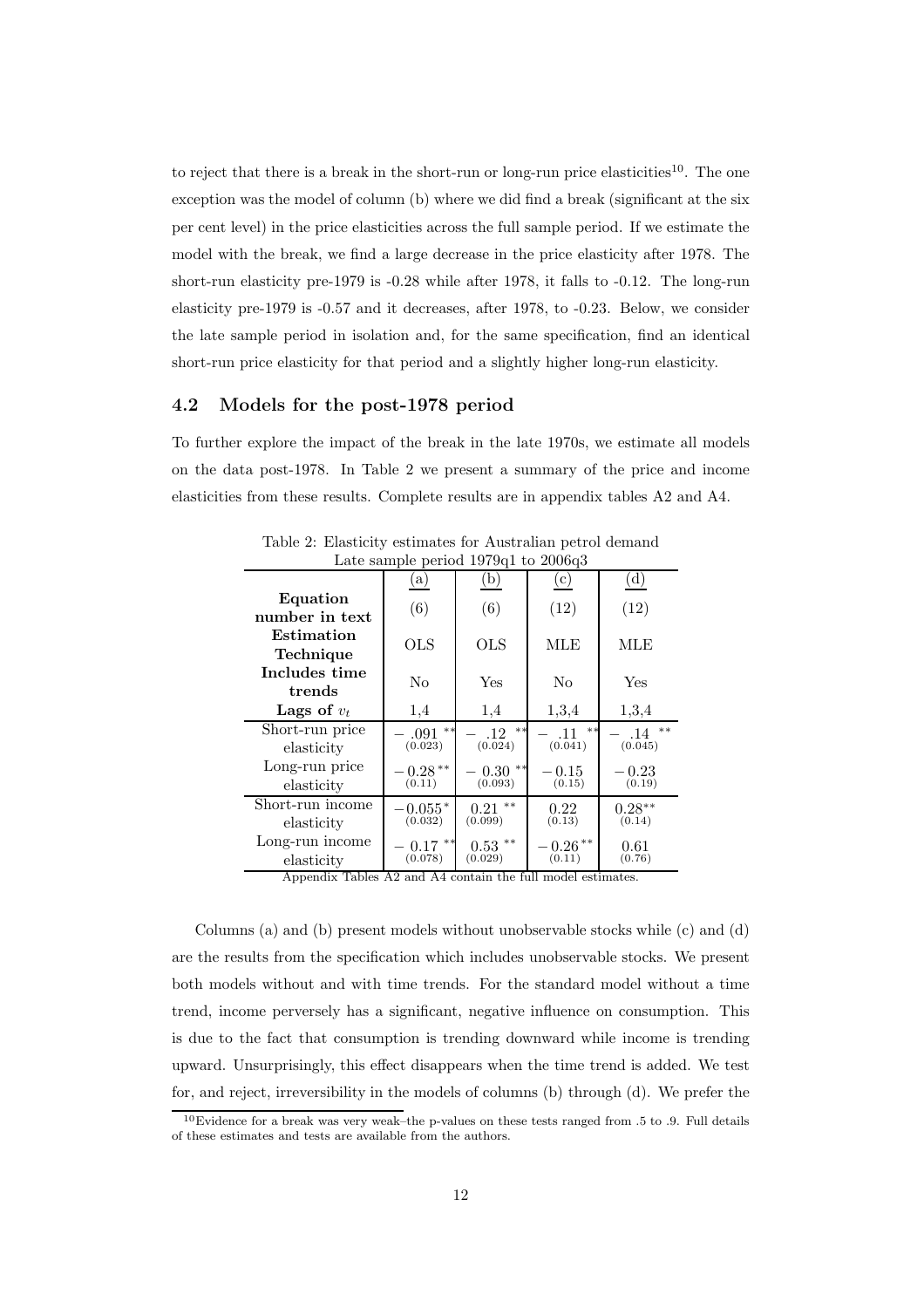irreversible version of column (a), but given the importance of time trends in general, we reject this specification as inappropriate. (See appendix Table A2, column (b), for the details of the irreversible model.)

#### **4.3 Methodological implications: some conclusions**

#### **4.3.1 Models with and without unobservable stocks**

In both the estimates on the full sample and those using only the post-1978 data we find that we can reject the standard specification in favor of the model with unobservable stocks. The moving average terms are jointly significantly different than zero in all cases. We can also reject that the short- and long-run elasticities are scaled versions of each other in all of the unobservable stock models that we estimate. These conclusions are robust to the exclusion or inclusion of time trends. We feel this provides a strong argument for the adoption of the model of equation  $(12)$  over that of equation  $(6)$ . This is a major departure from the established literature.

The main consequence of the adoption of the unobservable stock model is a large decrease in the precision of the estimates of the long-run elasticity. We discuss this more in detail in section 5 below. There is not much effect on short-run elasticities.

#### **4.3.2 The importance of time trends**

The inclusion of time trends in the models appears to be justified from the univariate analysis of the volume data. The time trends are statistically significant and improve model fit, providing another justification for their inclusion. When we estimate the models over the entire sample period, the inclusion of the time trends has a large impact on the results. Failing to include time trends produces very large own-price, long-run elasticities (around -1). Including the time trend produces long-run elasticities in the range of -.20 to -.25.

In the post-1978 sample, the time trend is also statistically significant, but price elasticities appear to be fairly insensitive to its omission. However, excluding the time trend produces negative and statistically significant income elasticities which hardly seems intuitive. Including the time trends results in positive (although not always statistically significant) short- and long-run income elasticities.

One could view the post-1978 time trend as picking up technological change. In this period, there seems to be little effect of income on demand. It could be that income may lead to increasing demand for travel and/or for more expensive cars, but this need not equate to more petrol consumption, particularly if more expensive cars are using more fuel-efficient technology. The model, while hardly proof of this kind of relationship, is consistent with this type of story. As previously noted, the positive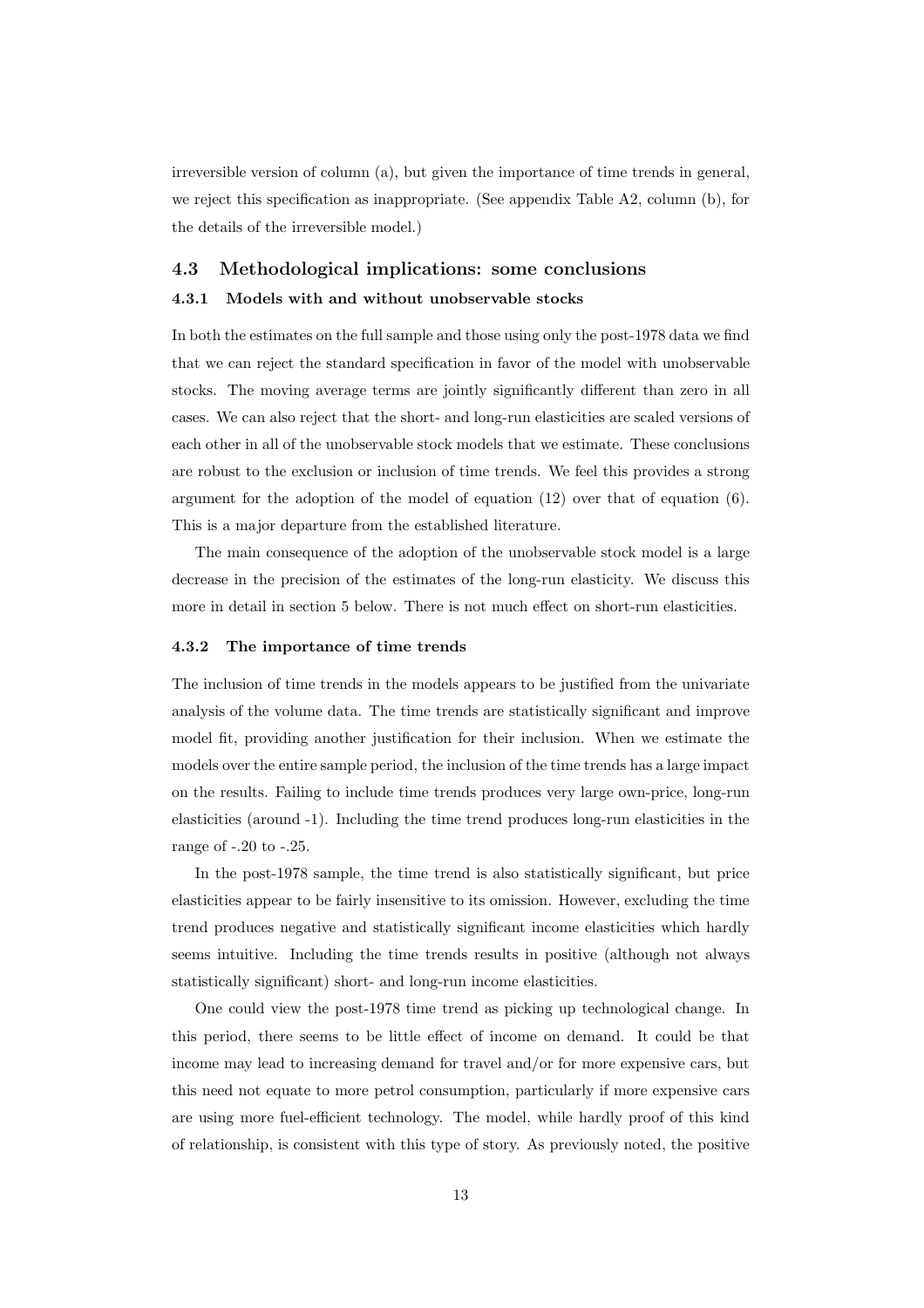pre-1979 time trend is consistent with a transition to a steady-state level of petrol consumption.

Overall, the time trends seem important both in producing sensible elasticity estimates and in model fit.

#### **4.3.3 Price irreversibility**

The only models for which we find any evidence of price irreversibility are the models without the unobservable stock variable and without time trends. As argued above, we think that both of these additions to the standard specification are justified. Therefore, we find the evidence for price irreversibility very weak. This is in contrast to research on the U.S. but similar to results from the U.K. (see Dargay and Gately (1997) and Dargay (2004). In our data, price irreversibility only arises when the model is misspecified.

### **4.4 How should the effect of income be modeled?**

The literature on dynamic demand estimation is split when it comes to dealing with non-stationarity. One strand of the literature (e.g. Baltagi and Griffin (1997) or Dargay (2004)) completely ignores the stationarity properties of the data. Another strand models demand and income as being co-integrated (e.g. Samimi (1995) or Hunt and Ninomiya (2003)). We have, to this point, adopted the first approach. The second approach is clearly inappropriate given our univariate analysis. Volume is trend stationary (with a break) and decreasing on average after 1979 whereas income is integrated of order one. It is not theoretically possible for two such series to be co-integrated.

One might further argue that it is not possible for income, being non-stationary and drifting upwards, to have any long-run effect on a stationary series (volume, in this case). Also, particularly in the models with lagged income and moving average terms, the presence of the non-stationary variables on the right-hand side of the model may result in inconsistent estimates. For both of these reasons, we think that it is important to estimate models which impose no long-run relationship between income and volume in our preferred models with unobservable stocks. (Note that in the models without unobservable stocks that there is no way to impose this relationship without also imposing no short-run relationship between income and volume. Furthermore, these models do not include lagged values of the non-stationary variable.)

We provide details of this model (for the full and late sample periods, with and without time trends) in appendix Table A5. Our overall conclusions are not much affected. Dropping income increases the precision with which we estimate the time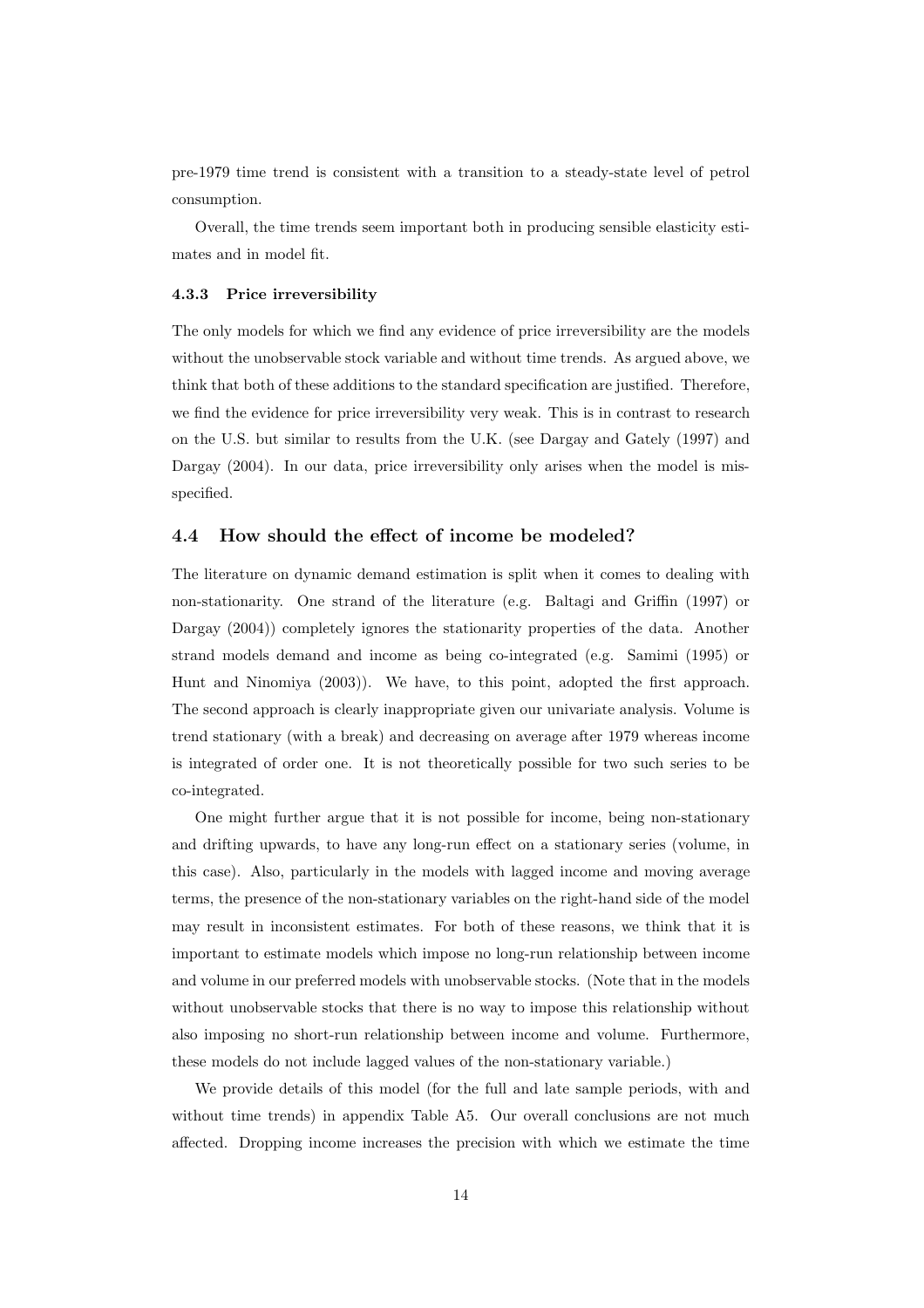trends in those models that include them. We find insignificant short-run income elasticities in all models. The short-run price elasticities that we estimate are all in the range -0.10 to -0.12, and not significantly different from those summarized in Tables 1 and 2. In the models without time trends, we find very large long-run price elasticities as before. In the preferred specifications with time trends, we find long-run price elasticities of about -0.20 which are, as above, very imprecisely estimated.

### **5 Discussion and conclusions**

The primary contribution of this paper is to provide updated estimates of the petrol demand function for Australia while at the same time exploring the role of unobservable habits, the lagged adjustment of desired to actual consumption, and the possibility of asymmetric demand reactions to price increases and decreases.

The inclusion of time trends appears to be important and, given the univariate analysis, would appear to be justified. Dimitropoulos et al. (2005), in a recent paper, also stress the importance of including time trends in energy demand equations. We thus focus our discussion on the models which include time trends. Empirically, we find short-run price elasticities of -.10 to -.14 irrespective of the model which we estimate. Long-run elasticities range from -.2 to -.3 but are not significantly different from -.25 in any of the models we estimate. Elasticity estimates are surprisingly robust to the choice of model. If we restrict the estimation sample to the post-1978 period, we find slightly larger (more negative) long-run price elasticities, but the differences are very small (generally around .03) and not significantly different than zero. This is consistent with the evidence presented in Espey (1998) that long-run elasticities have tended to increase over time. Short-run income elasticities across the models we estimate range from .16 to .28 while long-run income elasticities are generally about twice as large, ranging from .27 to .61. In our preferred models with unobservable stocks and time trends, the long-run income elasticity is never significantly different than zero. If we impose no long-run effect of income on volume, an implication of our univariate data analysis, our conclusions about price elasticities do not change.

Our 'preferred' model for the full sample period would be that of column (f) of Table 1, our estimate of equation (12) with time trends. When compared to the 'standard' model (column (b) of Table 1), we find identical short-run price elasticities of -.13 and very similar point estimates for long-run price elasticities, -.20 and -.25. However, the inclusion of unobservable 'stocks' (physical and psychological) causes the 90% confidence interval to go from  $(-0.17, -0.33)$  to  $(-0.02, -0.38)$ . If we consider the post-1978 period only, the 90% confidence interval increases from  $(-0.15, -0.45)$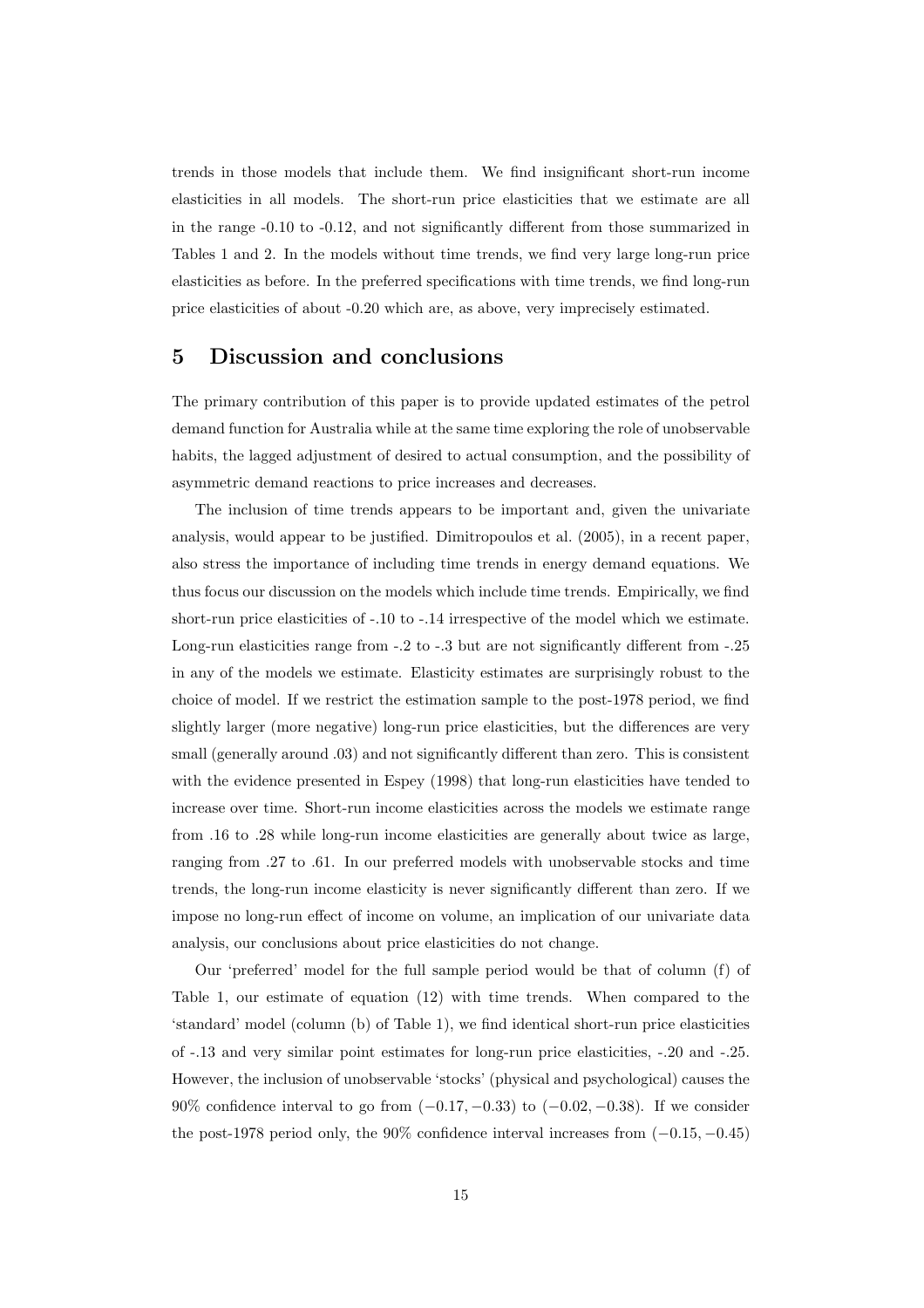in the standard model to  $(0.08, -0.54)$  in our preferred model of column (d) of Table 2. In both cases, the width of the confidence interval doubles. One very important conclusion of our paper is that the uncertainty about the 'true' long-run price elasticity is probably much greater than people think. We suspect that researchers may be attracted to the more precise estimates of the standard model, but would suggest that these estimates are spuriously precise.

There has been a small amount of recent work in Australia on petrol demand. Our short-run price elasticity is similar to Donnelly (1982), who used a sample period from 1958 to 1981. Our long-run estimates are less elastic. Hensher and Young (1991) use Australian Bureau of Agriculture and Resource Economics (ABARE) data with a sample period from 1976 to 1988 and obtain a long run price elasticity for Australia of -0.25. They also use a panel data set which they gathered between 1981 and 1985 from a sample of households in Sydney. Using an engineering approach, they find a much higher long-run elasticity of -.66. Samimi (1995), using a co-integration approach, finds a very small long-run price elasticity of -0.12. His focus is on the road transport sector whereas our results are driven more by personal consumption. Given our univariate unit root test results, a co-integration approach would be inappropriate for this data.<sup>11</sup>

The recently released Australian Government Green Paper on the Carbon Pollution Reduction Scheme, Australian Government (2008), cite a short-run price elasticity, based on estimates from the Bureau of Infrastructure, Transport and Regional Economics, of -0.15, which is very similar to what we find. The Green Paper cites a long-run elasticity of -0.4, which falls within the 95% confidence interval for our preferred model.

Internationally, Graham and Glaister (2002) survey a range of papers which report short-run price elasticities between -.2 and -.3 and long-run elasticities between -.2 and -.8. Our results indicate that Australia falls on the low end of the scale. Espey (1998) reports that studies from Australia, New Zealand, and Canada are on the low end of the scale for estimates of long-run elasticities.<sup>12</sup> The similarity between Australia and Canada is not universally found. Interestingly, Sterner and Dahl (1992) report much higher elasticity estimates for Canada. In fact, looking at their survey of OECD countries, it is difficult to discern much pattern across types of countries. In a recent paper, Hughes et al. (2006), using U.S. data, find a dramatic drop in short-run elasticities of petrol in recent time periods. Our data does not show a similar effect for Australia.

Lastly, we examine asymmetry in demand responses to price increases and de-

 $11$ If we restrict our sample to the time period used by Samimi (1995), we also reject co-integration in our data.

<sup>&</sup>lt;sup>12</sup>Her Australian estimates come from Donnelly (1982) and Donnelly (1981).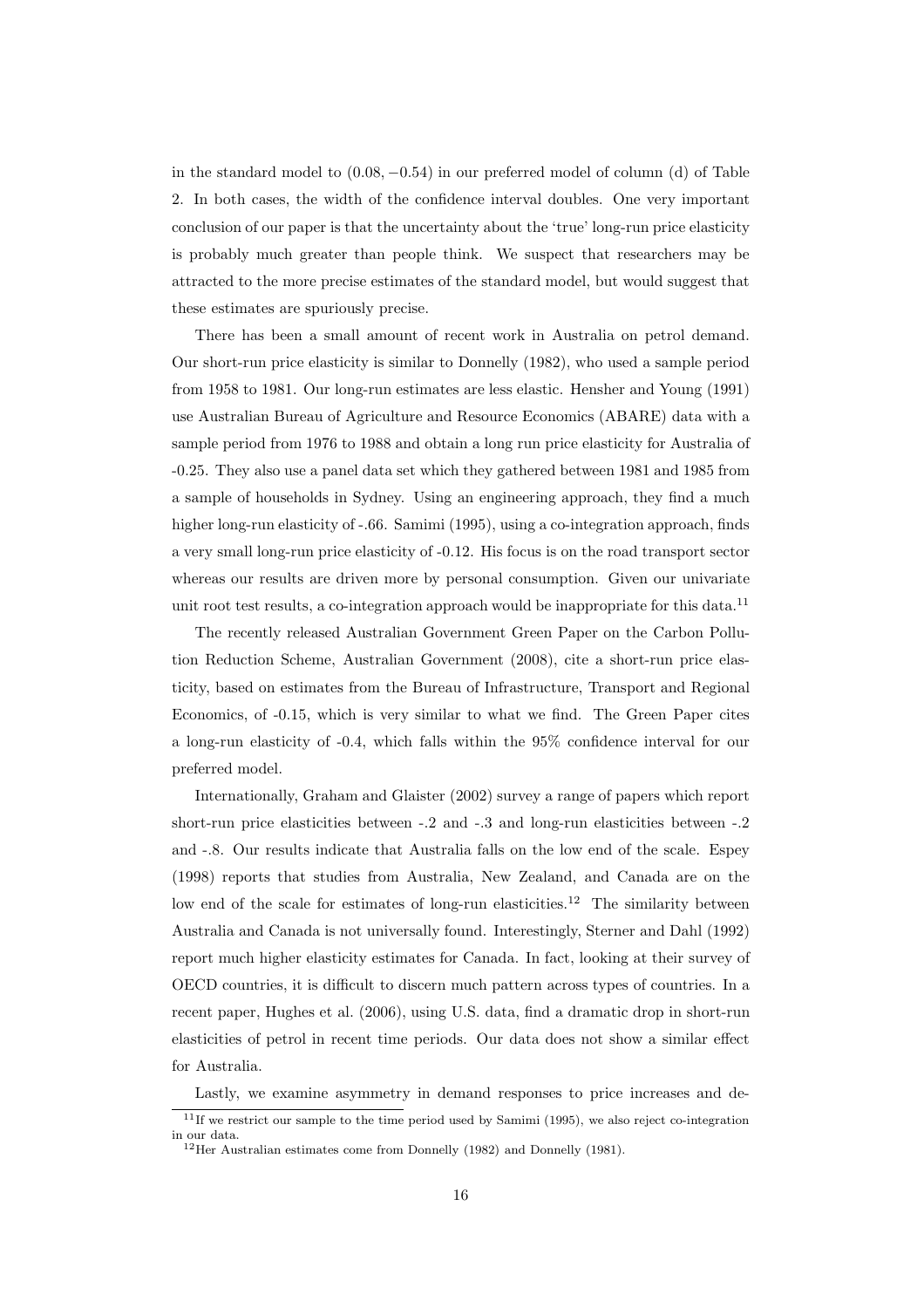creases. In contrast with the series of papers by Gately (1991), Dargay (1992), and Dargay and Gately (1997) using U.S. data, we find little evidence of price irreversibility. For one model only, that with time trends and no unobservable stocks, we find some evidence that the short-run response to price decreases is significantly smaller than the short-run response to price increases. This is similar to Dargay (2004) who finds some, but only small, evidence of irreversibility in U.K. data. Irreversibility may be primarily a U.S. phenomena.

While our results provide support for point estimates found in other studies, the approach of including unobservable, slowly evolving unobserved stocks/habits produces estimates which are much less precise. While it may be natural for researchers to be attracted to the more precise estimates, the model which produces those estimates is rejected in favor of the unobservable stocks model. Point estimates are important, but standard errors and confidence intervals are of equal importance. We conclude that the correct ninety per cent confidence interval for the long-run elasticity of petrol is  $(-0.02, -0.38)$ , which is twice as wide as other studies have found. Useful answers to empirical questions must, of necessity, include information about their precision. In this case, that information has been misleading in previous studies.

# **References**

- Australian Government (2008). Green paper on the carbon pollution reduction scheme. Available at: http://www.climatechange.gov.au/greenpaper/report/ index.html.
- Balestra, P. and Nerlove, M. (1966). Pooling cross section and time series data in the estimation of a dynamic model: The demand for natural gas. *Econometrica*, 34(3):585–612.
- Baltagi, B. H. and Griffin, J. M. (1983). Gasoline demand in the OECD: An application of pooling and testing procedures. *European Economic Review*, 22:117–137.
- Baltagi, B. H. and Griffin, J. M. (1997). Pooled estimators vs. their heterogeneous counterparts in the context of dynamic demand for gasoline. *Journal of Econometrics*, 77:303–327.
- Dargay, J. (2004). The effect of prices and income on car travel in the UK. Working Paper. ESRC Transport Studies Unit, Centre for Transport Studies, University College London.
- Dargay, J. and Gately, D. (1997). The demand for transportation fules: imperfect price-reversibility? *Transportation Research B*, 31(1):71–82.
- Dargay, J. M. (1992). The irreversible demand effects of high oil prices: Motor fuels in France, Germany, and the UK. In Hawdon, D., editor, *Energy Demand: Evidence and Expectations*. Academic Press, New York, NY.
- Dimitropoulos, J., Hunt, L. C., and Judge, G. (2005). Estimating underlying energy demand trends using UK annual data. *Applied Economics Letters*, 12(4):239–244.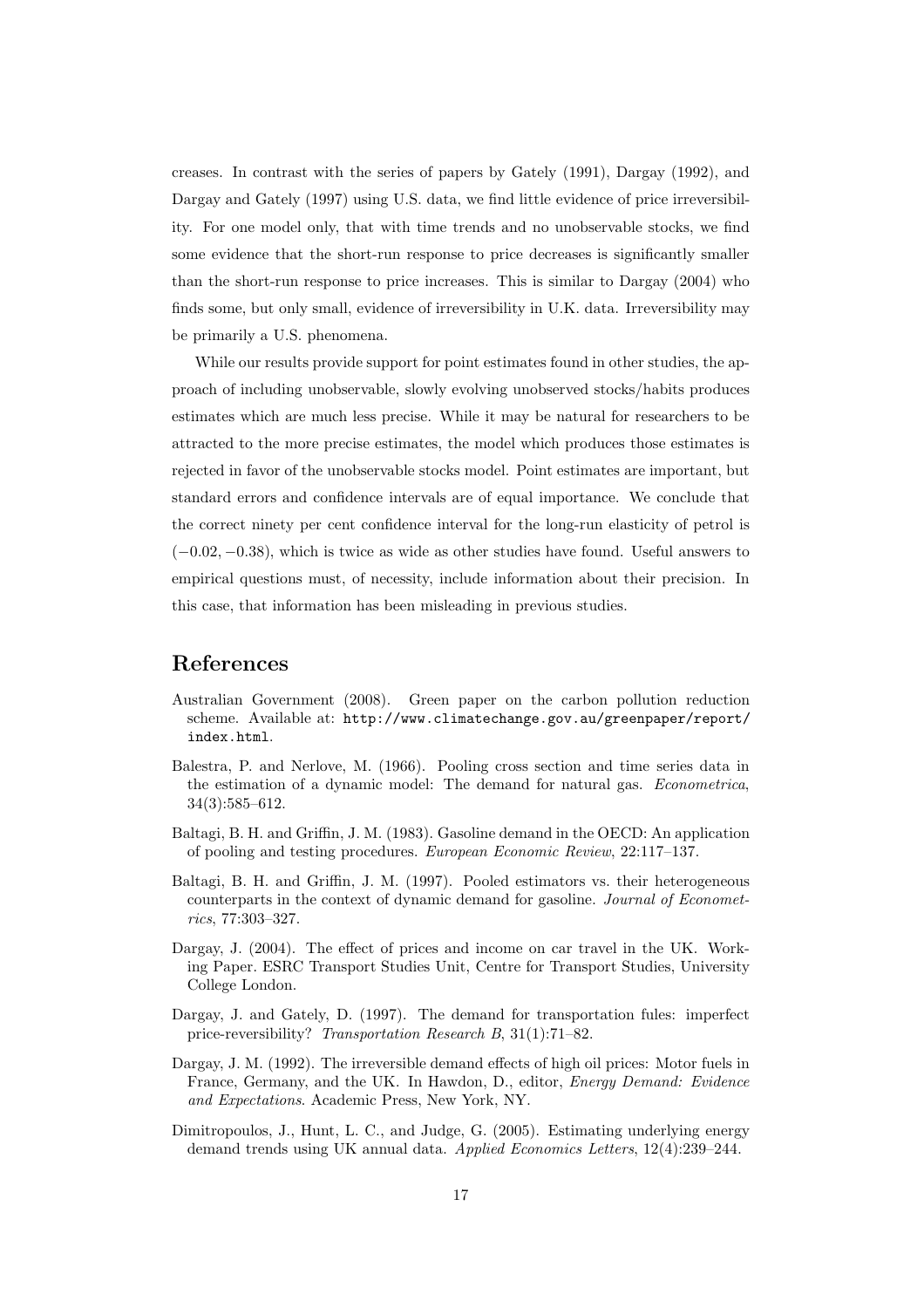- Donnelly, W. A. (1981). The demand for petrol in australia. CRES Working Paper  $R/WP61$ .
- Donnelly, W. A. (1982). The regional demand for petrol in Australia. *Economic Record*, 58(163):317–326.
- Drollas, L. (1984). The demand for gasoline: further evidence. *Energy Economics*, 6:71–82.
- Espey, M. (1998). Gasoline demand revisited: an international meta-analysis of elasticities. *Energy Economics*, 20(3):273–295.
- Gately, D. (1991). Imperfect price-reversibility of US gasoline demand: Asymmetric responses to price increases and declines. Economic Research Report RR # 91-55, C.V. Starr Center for Applied Economics. New York University.
- Graham, D. J. and Glaister, S. (2002). The demand for automobile fuel: A survey of elasticities. *Journal of Transport Economics and Policy*, 36(1):1–26.
- Hensher, D. A. and Young, J. L. (1991). Demand forecasts and demand elasticities for australian transport fuel. Occasional paper 103, Bureau of Transport and Communications Economics. Occasional Paper 103.
- Houthakker, H. S. and Taylor, L. D. (1966). *Consumer Demand in the United States 1929-1970: Analyses and Projections*. Cambridge University Press, Cambridge, MA.
- Hughes, J. E., Knittel, C. R., and Sperling, D. (2006). Evidence of a shift in the shortrun price elasticity of gasoline demand. NBER Working Paper 12530. Available at http://www.nber.org/papers/w12530.
- Hunt, L. C. and Ninomiya, Y. (2003). Unravelling trends and seasonality: A structural time series analysis of transport oil demand in the UK and Japan. *Energy Journal*, 24(3):63–97.
- Intrilligator, M. D., Bodkin, R. G., and Hsiao, C. (1996). *Econometric models, techniques, and applications*. Prentice Hall, Upper Saddle River, NJ, second edition.
- Jones, C. T. (1993). A single-equation study of U.S. petroleum consumption: The role of model specification. *Southern Economic Journal*, 59(4):687–700.
- Perron, P. (1989). The great crash, the oil price shock, and the unit root hypothesis. *Econometrica*, 57:1361–1401.
- Samimi, R. (1995). Road transport energy demand in Australia. *Energy Economics*, 17(4):329–339.
- Sterner, T. and Dahl, C. (1992). Modelling transport fuel demand. In Sterner, T., editor, *International Energy Economics*, pages 65–79. Chapman and Hall.
- Stock, J. H. and Watson, M. W. (2003). *Introduction to Econometrics*. Addison Wesley Pearson Education, Boston, Massachusetts.
- Sweeney, J. L. (1979). Effects of federal policies on gasoline consumption. *Resouces and Energy*, 2:3–26.
- Traill, B., Colman, D., and Young, T. (1978). Estimating irreversible supply functions. *American Journal of Agricultural Economics*, 60:528–531.
- Wolffram, R. (1971). Positivistic measures of aggregate supply elasticities: Some new approaches–some critical notes. *American Journal of Agricultural Economics*, 53:356–359.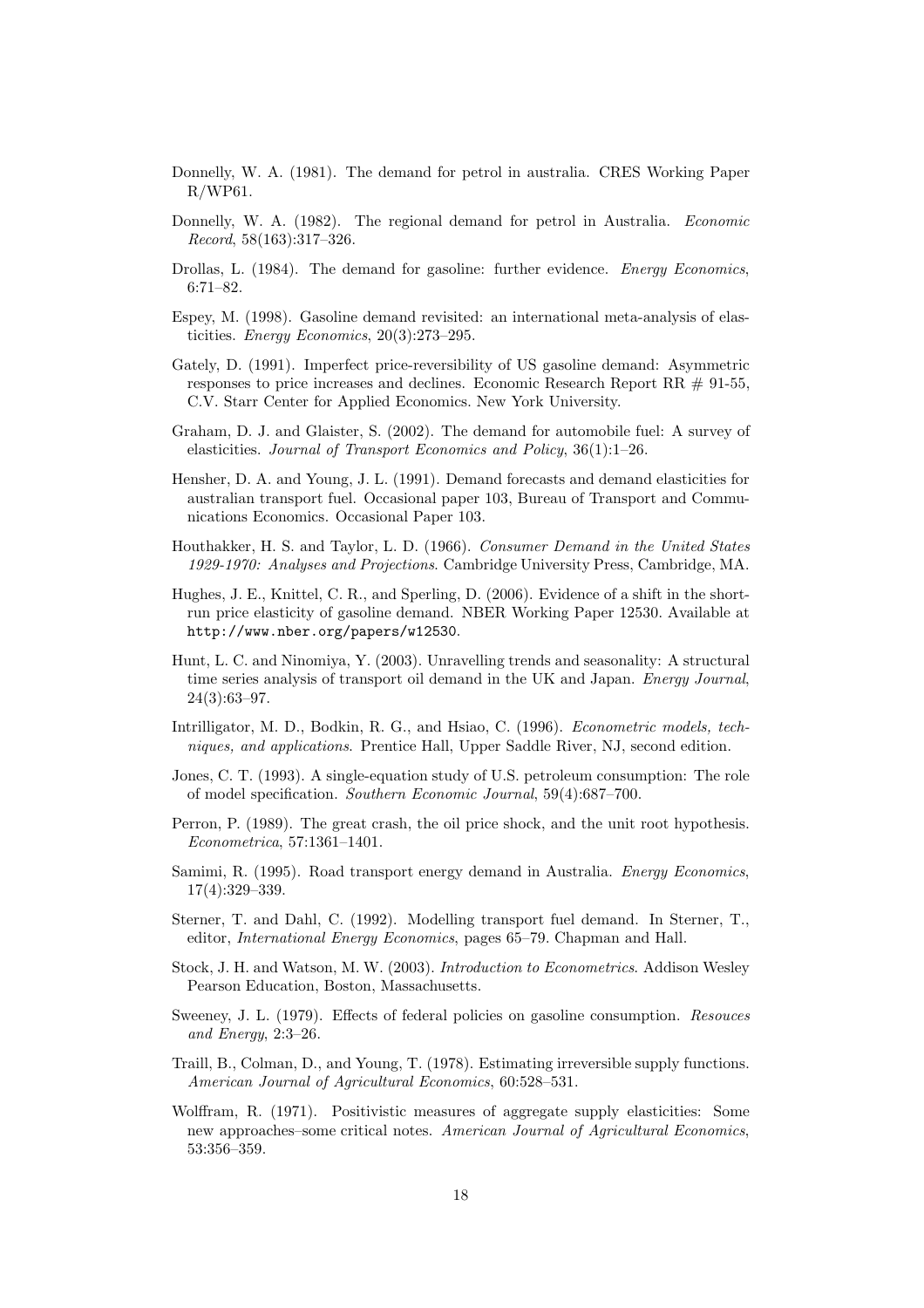### **Appendix One: Detailed Model Estimation Results**

|                               | (a)                  | (b)                            | (c)                         | (d)                     | (e)                                  |
|-------------------------------|----------------------|--------------------------------|-----------------------------|-------------------------|--------------------------------------|
|                               |                      |                                | Models without time trends  | Models with time trends |                                      |
| Equation                      | (6)                  | (15)                           | Alternative                 | (6)                     | (15)                                 |
| number in text                |                      |                                | (15)                        |                         |                                      |
| Table (column)                | 1(a)                 | n/a                            | 1(c)                        | 1(b)                    | 1(d)                                 |
| in text                       |                      |                                |                             |                         |                                      |
| Coefficient                   |                      |                                |                             |                         |                                      |
| $\beta_0$                     | $0.42**$<br>(0.11)   | $0.38**$<br>(0.14)             | $0.38**$<br>(0.13)          | $2.08**$<br>(0.38)      | $1.99**$<br>(0.40)                   |
| Post-1978                     |                      |                                |                             | $0.18***$               | $0.17$ **                            |
| dummy variable                |                      |                                |                             | (0.032)                 | (0.034)                              |
| Pre-1979 time                 |                      |                                |                             | $0.0023$ **             | $0.0021**$                           |
| trend                         |                      |                                |                             | (0.00075)               | (0.0011)                             |
| Post-1978 time                |                      |                                |                             | $-0.00074**$            | $\textcolor{red}{\textbf{-0.00081}}$ |
| trend                         |                      |                                |                             | (0.00018)               | (0.00089)                            |
| $\beta_p$                     | $0.082**$<br>(0.015) |                                |                             | $-0.13$ **<br>(0.021)   |                                      |
| $\beta_{pmax}$                |                      | $-0.0062$                      |                             |                         | $\cdot\,0.077^{\,*}$                 |
|                               |                      | (0.030)<br>$-0.13$ **          | $***$<br>$-0.14$            |                         | (0.043)<br>$-0.14$                   |
| $\beta_{p+}$                  |                      | (0.024)                        | (0.023)                     |                         | (0.030)                              |
| $\beta_{p-}$                  |                      | $-0.096^{\ast\ast}$<br>(0.021) | $-0.096**$<br>(0.020)       |                         | $-0.14$ **<br>(0.035)                |
| $\beta_y$                     | 0.0097<br>(0.02)     | $0.16$ **<br>(0.055)           | $0.16$ **<br>(0.050)        | $0.18$ **<br>(0.062)    | $0.20$ **<br>(0.076)                 |
| $\beta_{v1}$                  | $0.17***$<br>(0.06)  | $0.13$ **<br>(0.060)           | $0.13$ **<br>(0.060)        |                         |                                      |
| $\beta_{v2}$                  | $0.12$ **<br>(0.061) | 0.088<br>(0.061)               | 0.087<br>(0.060)            |                         |                                      |
| $\beta_{v4}$                  | $0.63$ **<br>(0.058) | $0.61$ **<br>(0.057)           | $0.61$ **<br>(0.056)        | $0.49$ **<br>(0.066)    | $0.49**$<br>(0.066)                  |
| Long-run income<br>elasticity | 0.12<br>(0.22)       | $0.94***$<br>(0.22)            | $0.95*$<br>(0.21)           | $0.34***$<br>(0.13)     | $0.39**$<br>(0.15)                   |
| Long-run price                |                      |                                |                             |                         |                                      |
| elasticity                    | $1.01***$<br>(0.37)  |                                |                             | $0.25$ **<br>(0.051)    |                                      |
| Long-run price                |                      |                                |                             |                         |                                      |
| elasticity (to new            |                      | $-0.037$<br>(0.18)             |                             |                         | $-~0.15$ *<br>(0.086)                |
| maximums)                     |                      |                                |                             |                         |                                      |
| Long-run price                |                      |                                |                             |                         |                                      |
| elasticity                    |                      | $-0.79**$<br>(0.16)            | $-0.78**$<br>(0.15)         |                         | $-0.27$ **<br>(0.069)                |
| (to increases)                |                      |                                |                             |                         |                                      |
| Long-run price                |                      |                                |                             |                         |                                      |
| elasticity                    |                      | $-0.57**$<br>(0.16)            | - $0.55^{\,*\,*}$<br>(0.14) |                         | - 0.27 **<br>(0.074)                 |
| (to decreases)                |                      |                                |                             |                         |                                      |
| AIC                           | $-747.5$             | $-754.1$                       | $-756.0$                    | $-766.9$                | $-764.8$                             |

Table A1: Estimates from basic model without stocks Reversible and irreversible models with and without time trends Full sample period 1966q3 to 2006q3

All models estimated by OLS. The lag length of columns (a), (b), and (c) are chosen on the basis of AIC and residuals which appeared to be close to white noise.

We fail to reject (p-value 0.40) that  $\beta_{pmax}$ ,  $\beta_{p+}$ , and  $\beta_{p-}$  are the same in column (e).<br>Column (c) would be preferred to columns (a) or (b) while column (d) is preferred to column (e) on standard model selection criteria.

In sum, we would reject the irreversible model in favor of the standard reversible model once we incorporate time trends in the model.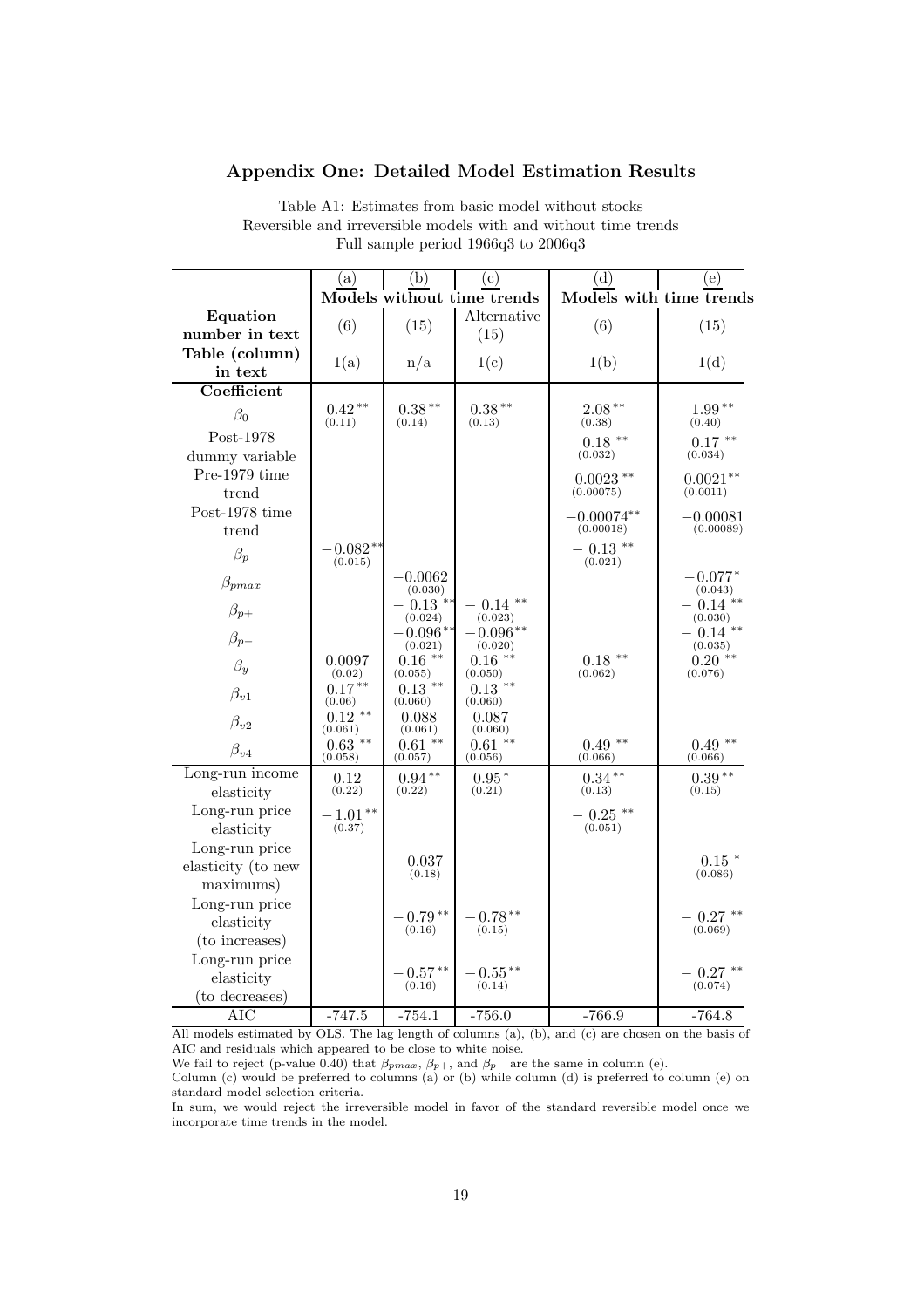|                                                   |                          | Late sample period 191941 to 200040 |                          |                          |
|---------------------------------------------------|--------------------------|-------------------------------------|--------------------------|--------------------------|
|                                                   | (a)                      | (b)                                 | $\rm (c)$                | (d)                      |
|                                                   | Models without           |                                     |                          | Models with              |
|                                                   | time trends              |                                     | time trends              |                          |
| Equation                                          | (6)                      | (15)                                | (6)                      | (15)                     |
| number in text                                    |                          |                                     |                          |                          |
| Table (column)                                    | 2(a)                     | n/a                                 | 2(b)                     | n/a                      |
| in text                                           |                          |                                     |                          |                          |
| Coefficient                                       |                          |                                     |                          |                          |
| $\beta_0$                                         | $1.99**$<br>(0.66)       | $1.67***$<br>(0.65)                 | $1.45***$<br>(0.67)      | 1.06<br>(0.72)           |
| Time trend                                        |                          |                                     | $0.00076**$<br>(0.00027) | $-0.0014$<br>(0.0011)    |
| $\beta_p$                                         | $-0.091**$<br>(0.023)    |                                     | .12<br>(0.024)           |                          |
| $\beta_{pmax}$                                    |                          | $-0.12$ $*$<br>(0.026)              |                          | $-0.057\$<br>(0.047)     |
| $\beta_{p+}$                                      |                          | $0.12*$<br>(0.026)                  |                          | $0.13$ **<br>(0.034)     |
| $\beta_{p-}$                                      |                          | $-0.091**$<br>(0.023)               |                          | $0.15$ **<br>(0.043)     |
| $\beta_y$                                         | $0.055*$<br>(0.032)      | 0.12<br>(0.078)                     | $0.21$ **<br>(0.099)     | $0.31***$<br>(0.13)      |
| $\beta_{v1}$                                      | 0.10<br>(0.076)          | $\,0.062\,$<br>(0.076)              | 0.056<br>(0.076)         | 0.054<br>(0.076)         |
| $\beta_{v4}$                                      | $***$<br>0.57<br>(0.077) | $0.56$ **<br>(0.076)                | $0.56$ **<br>(0.075)     | $***$<br>0.56<br>(0.075) |
| Long-run income<br>elasticity                     | $-0.17$ **<br>(0.078)    | 0.33<br>(0.23)                      | $***$<br>0.53<br>(0.029) | $0.82**$<br>(0.40)       |
| Long-run price<br>elasticity                      | $28**$<br>(0.11)         |                                     | $***$<br>30<br>(0.093)   |                          |
| Long-run price<br>elasticity (to new<br>maximums) |                          |                                     |                          | .15<br>(0.12)            |
| Long-run price<br>elasticity<br>(to increases)    |                          | $**$<br>33<br>(0.10)                |                          | $-0.34**$<br>(0.12)      |
| Long-run price<br>elasticity<br>(to decreases)    |                          | **<br>.24<br>(0.085)                |                          | $-0.39**$<br>(0.14)      |
| $\rm AIC$                                         | $-521.8$                 | $-526.2$                            | $-527.7$                 | $-526.2$                 |

Table A2: Estimates from basic model without stocks Reversible and irreversible models with and without time trends Late sample period 1979q1 to 2006q3

All models estimated by ordinary least squares.

Column (b) incorporates the restriction  $\beta_{pmax} = \beta_{p+}$ .

In column (d), we fail to reject the restriction that the model is reversible (with p-value of 0.32). Like in Table A1, we would reject the irreversible model in favor of the standard reversible model once we incorporate time trends in the model.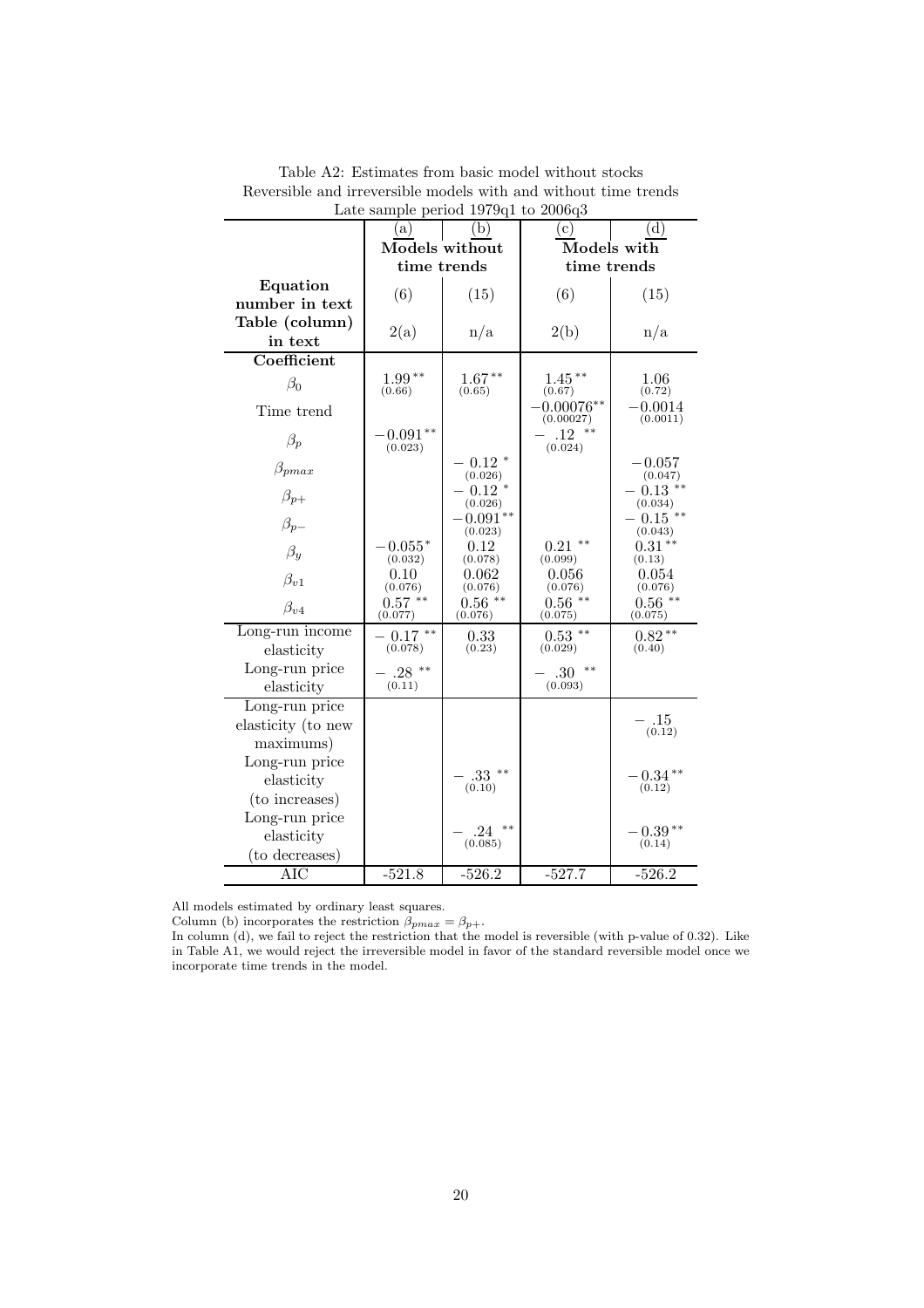|                               |                       | r un sample period 1900q0 to 2000q0 |                       |                          |
|-------------------------------|-----------------------|-------------------------------------|-----------------------|--------------------------|
|                               | (a)                   | (b)                                 | $\rm ^{(c)}$          | (d)                      |
| Equation                      | (12)                  | (12)                                | (12)                  | (12)                     |
| number in text                |                       |                                     |                       |                          |
| Table (column)<br>in text     | 1(e)                  | 1(f)                                | n/a                   | n/a                      |
| Coefficient                   |                       |                                     |                       |                          |
|                               | $0.37**$              | $1.58*$                             | $1.95**$              | $1.34***$                |
| $\gamma_0$<br>Post-1978 dummy | (0.13)                | (0.82)                              | (0.96)                | (0.66)                   |
| variable                      |                       | $0.13*$<br>(0.072)                  | $0.16$ **<br>(0.083)  | $0.11***$<br>(0.056)     |
| Pre-1979 time                 |                       | 0.0020                              | 0.0026                | 0.0018                   |
| trend                         |                       | (0.0015)                            | (0.0017)              | (0.0013)                 |
| Post-1978 time                |                       | 0.00050                             | $0.00060**$           | 0.00045                  |
| trend                         |                       | (0.00033)                           | (0.00027)             | (0.00029)                |
| $\gamma_{\Delta p}$           | $-0.12*$<br>(0.027)   | - 0.13 $^{\ast}$<br>(0.030)         | $-0.17$ **<br>(0.028) | - 0.14 *<br>(0.031)      |
| $\gamma_{p1}$                 | $-0.16$ **<br>(0.032) | $-0.16$ **<br>(0.041)               | $-0.17$ **<br>(0.033) | $-0.20$ **<br>(0.040)    |
|                               |                       |                                     | $-0.041**$            |                          |
| $\gamma_{p2}$                 | $0.12$ **             | $0.12$ **                           | (0.017)               |                          |
| $\gamma_{p3}$                 | (0.042)               | (0.043)<br>$***$                    | $***$                 |                          |
| $\gamma_{p4}$                 | $0.22$ **<br>(0.033)  | 0.21<br>(0.037)                     | 0.14<br>(0.029)       | $0.15$ **<br>(0.034)     |
| $\gamma_{\Delta y}$           | 0.12<br>(0.085)       | $0.16*$<br>(0.093)                  | $0.19$ **<br>(0.098)  | $0.22$ **<br>(0.089)     |
| $\gamma_{y1}$                 | $0.23$ **<br>(0.083)  | $0.32**$<br>(0.10)                  | $0.31***$<br>(0.11)   | $0.34$ **<br>(0.091)     |
| $\gamma_{y2}$                 |                       |                                     | 0.030<br>(0.078)      |                          |
| $\gamma_{y3}$                 | - 0.020<br>(0.089)    | $-0.025$<br>(0.087)                 |                       |                          |
| $\gamma_{y4}$                 | $0.23$ **<br>(0.086)  | $-0.20*$<br>(0.11)                  | $-0.22**$<br>(0.10)   | - 0.26 **<br>(0.097)     |
| $\gamma_{v1}$                 | 0.0042<br>(0.042)     | - 0.079<br>(0.075)                  | -0.0053<br>(0.019)    | - 0.11<br>(0.077)        |
| $\gamma_{v2}$                 |                       |                                     | $0.24$ **<br>(0.094)  |                          |
| $\gamma_{v3}$                 | $-0.0060$<br>(0.040)  | $\!-0.081$<br>(0.078)               |                       |                          |
| $\gamma_{v4}$                 | $0.95***$<br>(0.017)  | $0.79$ <sup>**</sup><br>(0.085)     | $0.78$ **<br>(0.092)  | $***$<br>0.80<br>(0.073) |
| $\theta_1$                    | $0.31*$<br>(0.17)     | 0.36<br>(0.25)                      | $\,0.053\,$<br>(0.16) | $0.26***$<br>(0.11)      |
| $\theta_2$                    |                       |                                     | 0.59<br>(10.3)        |                          |
| $\theta_3$                    | 0.24<br>(0.15)        | 0.26<br>(0.23)                      |                       |                          |
| $\theta_4$                    | $0.47$ **<br>(0.086)  | $0.38**$<br>(0.17)                  | $-0.41**$<br>(0.11)   | $-0.37**$<br>(0.12)      |
| Long-run income<br>elasticity | $-0.33$<br>(0.54)     | 0.27<br>(0.28)                      | 0.27<br>(0.23)        | 0.28<br>(0.32)           |
| Long-run price<br>elasticity  | $1.15*$<br>(0.69)     | $0.20*$<br>(0.11)                   | $0.17$ **<br>(0.076)  | $0.17*$<br>(0.088)       |
| <b>AIC</b>                    | $-791.8$              | $-798.1$                            | $-797.0$              | $-781.3$                 |

Table A3: Estimates from model with unobservable stocks Reversible models with and without time trends Full sample period 1966q3 to 2006q3

Notes to Table A3 appear after Table A5.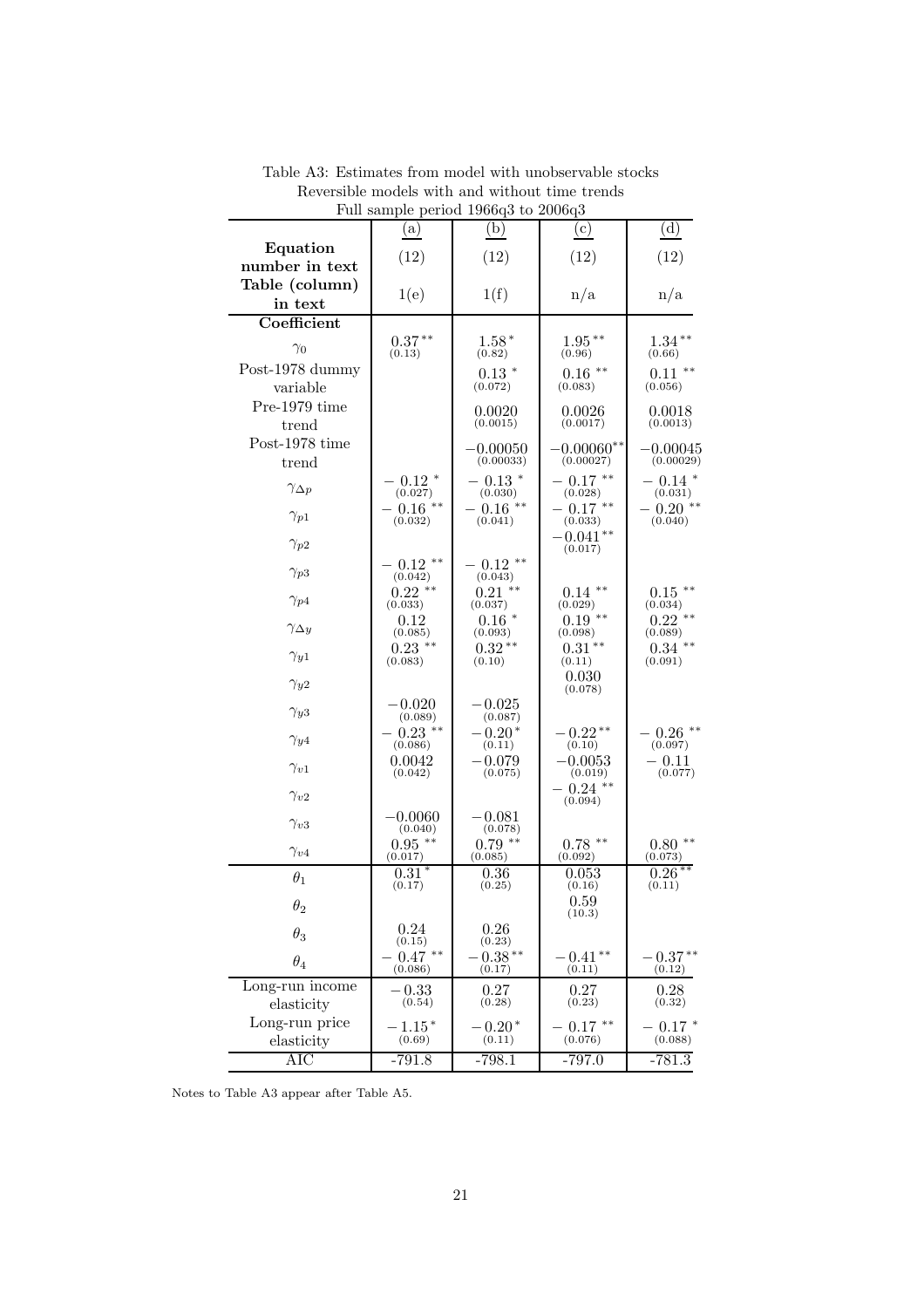| Date sample period 191901 to 200000 |                       |                              |                           |  |
|-------------------------------------|-----------------------|------------------------------|---------------------------|--|
| Equation                            | (a)                   | (b)                          | (c)                       |  |
| number in text                      | (12)                  | (12)                         | (12)                      |  |
| Table (column)                      | 2(c)                  | 2(d)                         | n/a                       |  |
| in text                             |                       |                              |                           |  |
| Coefficient                         |                       |                              |                           |  |
| $\gamma_0$                          | $1.99***$<br>(1.06)   | 0.99<br>(1.19)               | $-1.31**$<br>(0.50)       |  |
| Time trend                          |                       | $-0.00067$<br>(0.00048)      | $-0.00081**$<br>(0.00026) |  |
| $\gamma_{\Delta p}$                 | $-0.11$<br>(0.041)    | $***$<br>$-0.14$<br>(0.045)  | $-0.19*$<br>(0.031)       |  |
| $\gamma_{p1}$                       | $-0.12$ **<br>(0.046) | $***$<br>$= 0.16$<br>(0.054) | $-0.20$ **<br>(0.038)     |  |
| $\gamma_{p3}$                       | $-0.13$ **<br>(0.051) | $-0.13$ **<br>(0.050)        |                           |  |
| $\gamma_{p4}$                       | $0.20$ **<br>(0.047)  | $0.22$ **<br>(0.049)         | $0.18***$<br>(0.030)      |  |
| $\gamma_{\Delta y}$                 | 0.22<br>(0.13)        | $0.28*$<br>(0.14)            | $0.39**$<br>(0.14)        |  |
| $\gamma_{y1}$                       | $0.33***$<br>(0.15)   | $0.46**$<br>(0.19)           | $0.57***$<br>(0.14)       |  |
| $\gamma_{y3}$                       | $-0.093$<br>(0.12)    | $-0.036$<br>(0.13)           |                           |  |
| $\gamma_{y4}$                       | $-0.31**$<br>(0.14)   | $-0.24$<br>(0.16)            | $-0.26**$<br>(0.13)       |  |
| $\gamma_{v1}$                       | $-0.054$<br>(0.078)   | $-0.049$<br>(0.075)          | 0.031<br>(0.036)          |  |
| $\gamma_{v3}$                       | $-0.080$<br>(0.080)   | $-0.078$<br>(0.076)          |                           |  |
| $\gamma_{v4}$                       | $0.83$ **<br>(0.087)  | $0.83$ **<br>(0.083)         | $***$<br>1.01<br>(0.030)  |  |
| $\theta_1$                          | 0.42<br>(0.36)        | 0.41<br>(0.35)               | 0.22<br>(0.14)            |  |
| $\theta_3$                          | 0.24<br>(0.23)        | 0.21<br>(0.23)               |                           |  |
| $\theta_4$                          | $-0.35$<br>(0.18)     | $-0.39**$<br>(0.27)          | $-0.99**$<br>(0.13)       |  |
| Long-run income<br>elasticity       | $-0.26**$<br>(0.12)   | 0.61<br>(0.76)               | 0.41<br>(0.75)            |  |
| Long-run price<br>elasticity        | $-0.15$<br>(0.15)     | $-0.23$<br>(0.19)            | $-7.43$<br>(9.58)         |  |
| $\rm AIC$                           | $-553.1$              | $-554.5$                     | $-550.0$                  |  |

Table A4: Estimates from model with unobservable stocks Reversible and irreversible models with and without time trends Late sample period  $1979a1$  to  $2006a3$ 

All models estimated by maximum likelihood.

If we test whether the third lag can be eliminated from (a), we reject the restriction at the 10 per cent level (p-value is .08). If we impose this restriction, the estimated long-run elasticities do not change. If we test whether the third lag can be eliminated from (b), we reject the restriction at the 10 per cent level (p-value is .09). If we impose this restriction, we get the model of column (c) which does not have white noise residuals.

For (a) we fail to reject reversibility in all long and short-run coefficients (p-value of .34).

For (b) we fail to reject reversibility in all long and short-run coefficients (p-value of .56).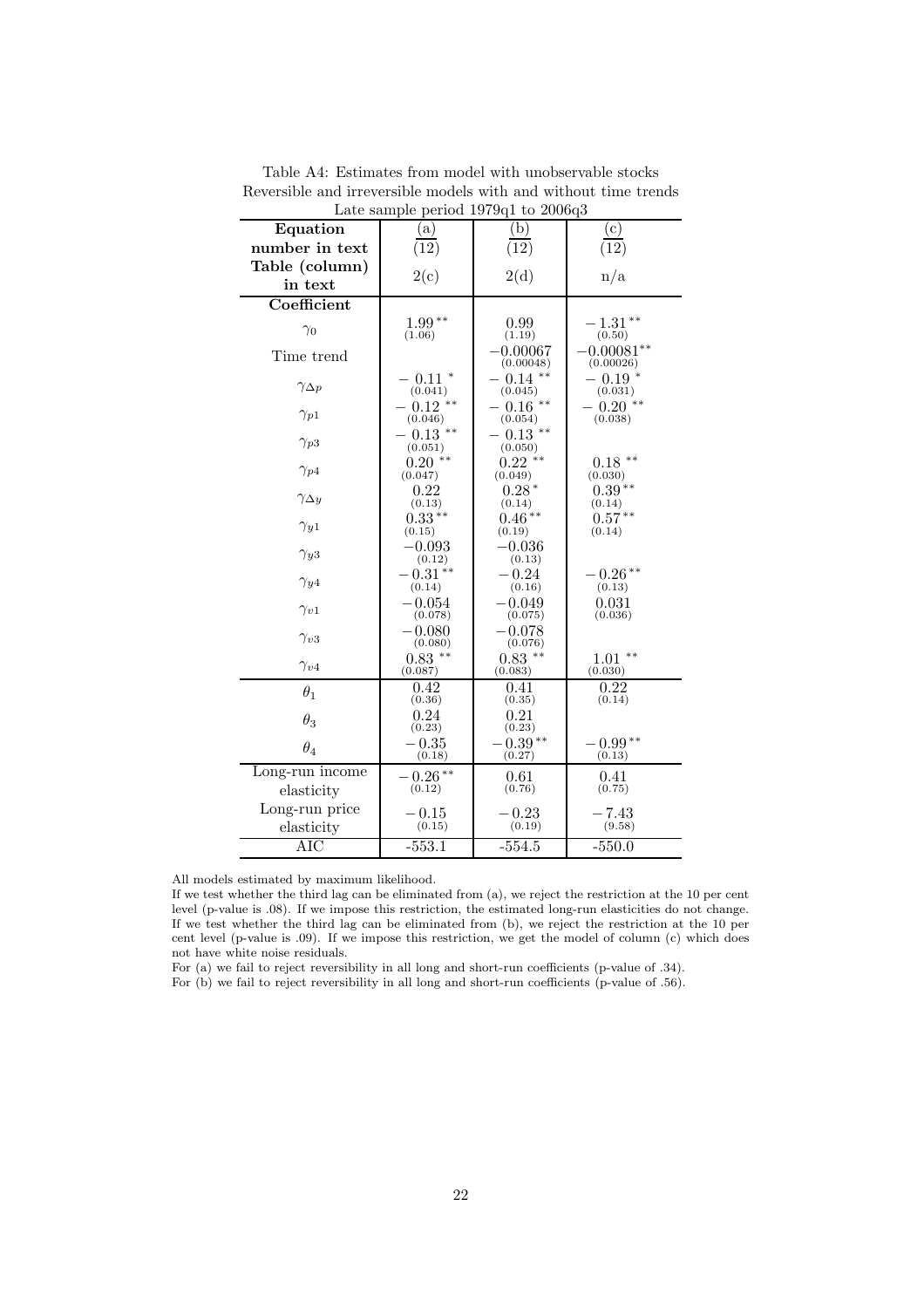| and trend stationary volume |                          |                             |                              |                          |
|-----------------------------|--------------------------|-----------------------------|------------------------------|--------------------------|
|                             | a)                       | (b)                         | $^{\rm (c)}$                 | (d)                      |
| Equation                    |                          | 1966q3 to 2006q3            |                              | 1979q1 to 2006q3         |
| number in                   | (12)                     | (12)                        | (12)                         | (12)                     |
| text                        |                          |                             |                              |                          |
| Coefficient                 |                          |                             |                              |                          |
| $\gamma_0$                  | $0.51***$<br>(0.13)      | $2.1*$<br>(1.0)             | 1.07<br>(0.88)               | $2.24***$<br>(1.12)      |
| Post-1978                   |                          | 0.15                        |                              |                          |
| dummy variable              |                          | (0.085)                     |                              |                          |
| Pre-1979 time               |                          | $0.0028*$                   |                              |                          |
| trend                       |                          | (0.0016)                    |                              |                          |
| Post-1978 time              |                          | $-0.00024**$                |                              | $0.00024**$              |
| trend                       |                          | (0.00012)                   |                              | (0.00011)                |
| $\gamma_{\Delta p}$         | $0.12*$<br>(0.029)       | $0.12*$<br>(0.032)          | $***$<br>0.11<br>(0.039)     | $-0.10*$<br>(0.042)      |
| $\gamma_{p1}$               | $***$<br>0.16<br>(0.035) | $0.15$ **<br>(0.043)        | $-0.13$ **<br>(0.045)        | $***$<br>0.13<br>(0.048) |
| $\gamma_{p3}$               | $***$<br>0.13<br>(0.039) | $***$<br>$-0.14$<br>(0.040) | $***$<br>$= 0.16$<br>(0.051) | $***$<br>0.16<br>(0.051) |
| $\gamma_{p4}$               | $0.21$ **<br>(0.036)     | $0.20$ **<br>(0.040)        | $0.22$ **<br>(0.048)         | $0.21$ **<br>(0.048)     |
| $\gamma_{\Delta y}$         | $-0.073$<br>(0.047)      | $-0.070$<br>(0.045)         | $-0.033$<br>(0.095)          | 0.042<br>(0.086)         |
| $\gamma_{v1}$               | $-0.0016$<br>(0.047)     | $-0.082$<br>(0.082)         | $-0.013$<br>(0.063)          | $-0.068$<br>(0.083)      |
| $\gamma_{v3}$               | $-0.021$<br>(0.043)      | $-0.098$<br>(0.088)         | $-0.065$<br>(0.079)          | $-0.11$<br>(0.10)        |
| $\gamma_{v4}$               | $0.93$ **<br>(0.015)     | $0.78$ **<br>(0.098)        | $0.88***$<br>(0.081)         | $0.78***$<br>(0.10)      |
| $\theta_1$                  | $0.32*$<br>(0.18)        | 0.39<br>(0.27)              | $0.43**$<br>(0.26)           | 0.46<br>(0.35)           |
| $\theta_3$                  | 0.25<br>(0.16)           | 0.30<br>(0.24)              | 0.28<br>(0.20)               | 0.29<br>(0.25)           |
| $\theta_4$                  | $***$<br>0.45<br>(0.083) | $0.32**$<br>(0.16)          | $0.32**$<br>(0.15)           | - $0.26*$<br>(0.15)      |
| Long-run price              | $-0.80**$                | $-0.21*$                    | $-0.36$                      | $-0.19$                  |
| elasticity                  | (0.33)                   | (0.11)                      | (0.31)                       | (0.13)                   |
| $\rm{AIC}$                  | $-787.2$                 | $-789.7$                    | $-545.9$                     | $-549.5$                 |

Table A5: Estimates from model with unobservable stocks Reversible models with and without time trends All of these models impose zero relationship between non-stationary income

All models estimated by maximum likelihood.

Long-run income elasticity is restricted to equal zero in all of these models.

#### **Notes to Table A3**

In column (a), if we set  $\gamma_{p3} = \gamma_{y3} = \gamma_{v3} = \theta_3 = 0$  the long-term elasticities are roughly the same. However, we reject this restriction on the model (p-value is 0.01).

The p-value on the test of joint significance of the time variables in column (b) is .19, however, a likelihood ratio test comparing (a) to (b) leads us to reject the restrictions of column (a). The p-value is .006.

The p-value on the test of joint significance of the time variables in column (c) is .05. The restrictions of column (d) are rejected in favor of column (b) or column (c). Columns (b) and (c) are both preferred to a model with all four lags included. They are both acceptable models using standard selection criteria.

When we add irreversibility of the type described in equation (16) to the models of table 11, we do not find convincing evidence of irreversibility. For all four columns we fail to reject reversibility in the long-run and short-run coefficients at the 10 per cent level or higher.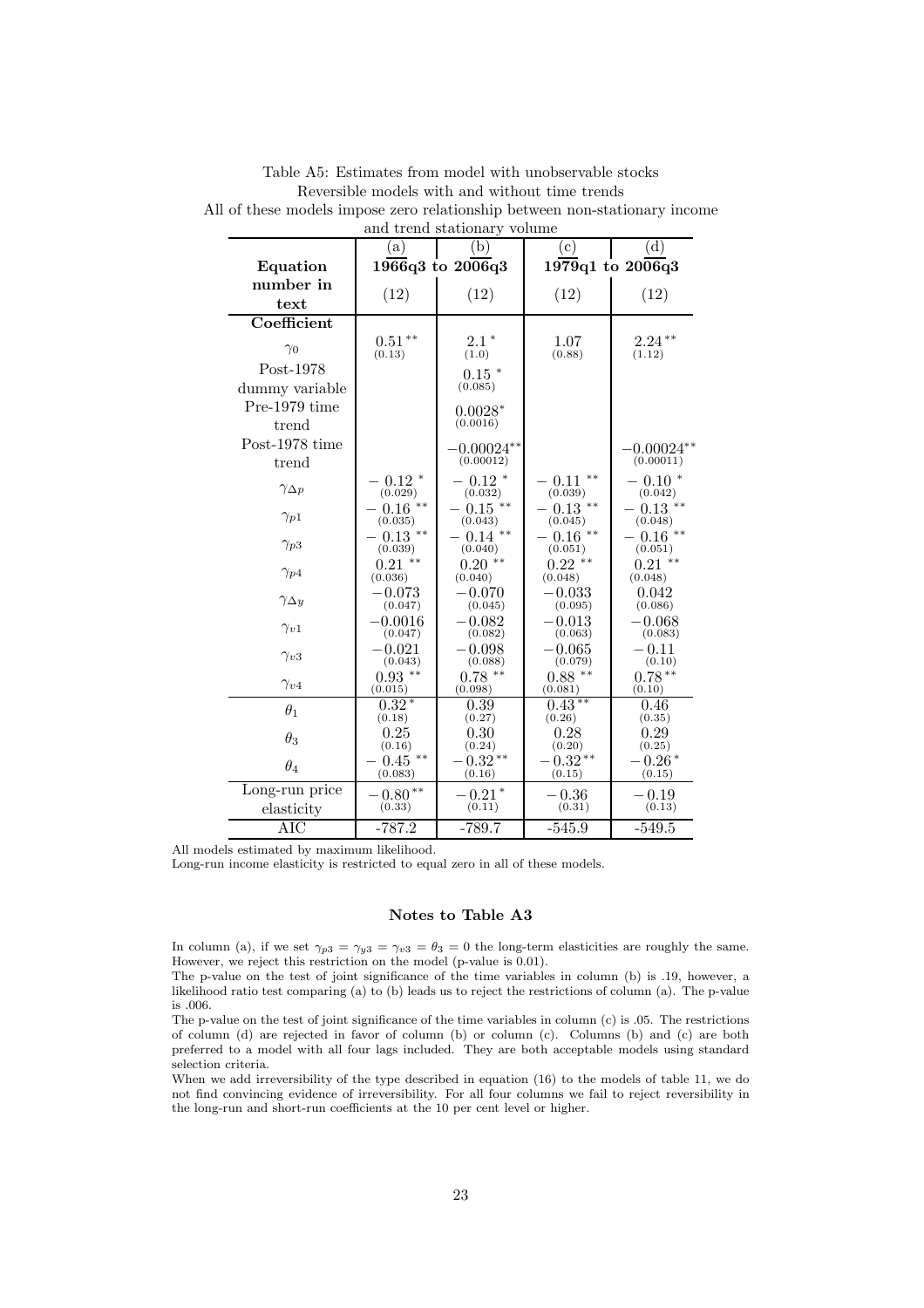| Appendix Two: Data sources and univariate analysis |  |  |  |  |  |
|----------------------------------------------------|--|--|--|--|--|
|----------------------------------------------------|--|--|--|--|--|

| Variable            | Symbol           | Explanation                                        |
|---------------------|------------------|----------------------------------------------------|
|                     |                  | Department of Industry, Tourism and Resources      |
| Volume of petrol    | V                | Australian Petroleum Statistics Publication        |
|                     |                  | Measured in thousands of litres                    |
|                     |                  | 1958q3 to 2006q3                                   |
|                     |                  | Unpublished ABS data                               |
| Population          | N                | Measured in thousands of persons                   |
|                     |                  | $1966q2$ to $2006q3$                               |
|                     |                  | $1966q3$ to $1972q3$ from Donnelly $(1981)$        |
| Price of petrol     | $P_q$            | $1972q4$ to $2006q3$ from ABS (cat. no. 6401.0)    |
|                     |                  | Price index $1989/90=100$                          |
|                     |                  | CPI: All groups, weighted average of eight capital |
| Overall price level | $\boldsymbol{P}$ | cities; ABS (cat. no. $6401.0$ )                   |
|                     |                  | Price Index $1989/90 = 100$                        |
|                     |                  | Seasonally adjusted, total household gross dispos- |
|                     |                  | able income                                        |
|                     | Y                | Measured in millions of dollars                    |
| Income              |                  | from ABS (cat. no. $5206.0$ )                      |
|                     |                  | $1959q3$ to $2006q3$                               |
|                     |                  | Divided by CPI: All groups to give real income     |

Table A6: Data definitions and sources

#### **Volume**

**Details of univariate data analysis**<br> **Volume**<br>
We use the log of the per-person volume measure,  $ln(v) = ln(\frac{V}{\Delta})$ shown in figure 1 for the sample period 1966q3 to 2006q3. From the graph, we can rule . Volume in levels is out a time trend or drift in the full series. We conduct the augmented Dickey-Fuller test using a regression with eight lags (the number necessary to generate white noise residuals).

$$
\Delta ln(v_t) = \alpha_0 + \rho ln(v_{t-1}) + \alpha_1 \Delta ln(v_{t-1}) + \ldots + \alpha_8 \Delta ln(v_{t-8}) + \epsilon_t
$$
 (A1)

The p-value for the test that  $\rho = 0$  is .0049 and we clearly reject a unit root in this data. This result is not sensitive to the number of lags included–if we use only 4 lags, we get a p-value of .0009.

The series looks quite different before 1979 and after 1979. This may be evidence of some type of structural change in the underlying determinants of the consumption of petrol. We analyze the properties of this series before and after this break.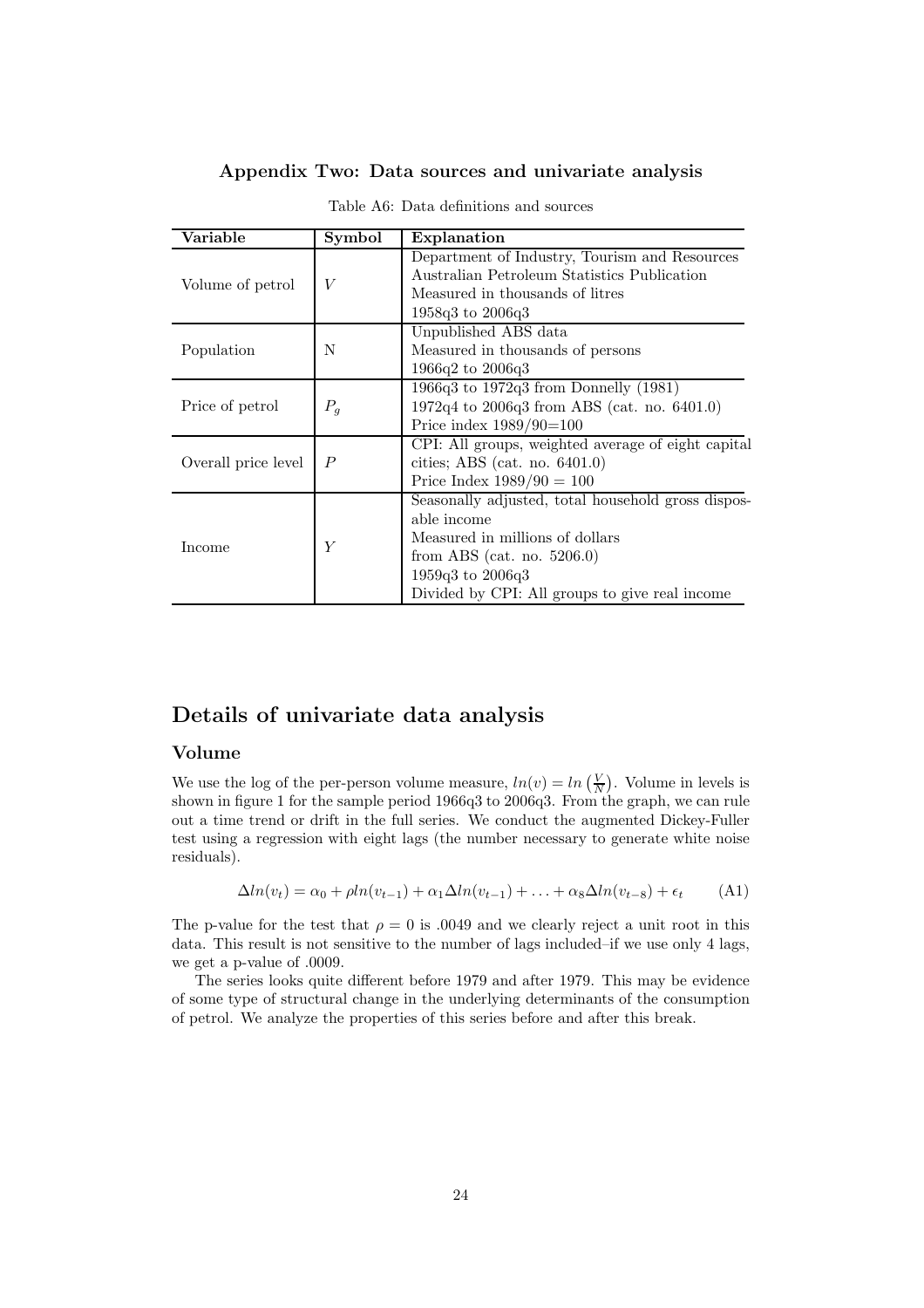#### **Pre-1979 volume data**

We use the 50 observations from 1966q3 to 1978q4. The steady increase in the series must be driven by either a stochastic or a deterministic trend and we estimate the following model to test these competing hypotheses

$$
\Delta ln(v_t) = \alpha_0 + \rho ln(v_{t-1}) + \gamma_1 t + \epsilon_t \tag{A2}
$$

We then test

| $H_0$                 | Test value | 5\% critical value |
|-----------------------|------------|--------------------|
| $\rho=0$              | $-6.69$    | $-3.504$           |
| $\rho = \gamma_1 = 0$ | 22.99      | 6.73               |
| $\gamma_1=0$          | 6.47       | 2.79               |

Although the sample is small, the evidence for a time trend, and against a unit root, is strong. We reject the joint hypothesis of unit root and no time trend, we reject the unit root hypothesis, but we find a significant time trend. Thus we conclude that the pre-1979 data are characterized by a deterministic trend. find a significa<br>ed by a detern<br>he per-1979 pe<br> $\widehat{ln(v_t)} = 5.14$ <br> $(0.0056)$ 

Our preferred model for the per-1979 period is a simple time trend

$$
l\widehat{n(v_t)} = 5.14 + 0.0085 t
$$
  
(0.00056) (0.00018) (A3)

The numbers in parentheses are standard errors. The coefficient on  $ln(v_{t-1})$ , if added to the above equation, is insignificant.

#### **Post-1978 volume data**

Use of petrol is gently declining over the post-1978 period. We estimate a model with eight lags to eliminate auto-correlation in the residuals

$$
\Delta ln(v_t) = \alpha_0 + \rho ln(v_{t-1}) + \alpha_1 \Delta ln(v_{t-1}) + \ldots + \alpha_8 \Delta ln(v_{t-8}) + \gamma t + \epsilon_t
$$
 (A4)

and test for unit root and time trend as above.

| $H_0$                 |          | Test value $\frac{15\%}{100}$ critical value |
|-----------------------|----------|----------------------------------------------|
| $\rho=0$              | $-3.546$ | $-3.504$                                     |
| $\rho = \gamma_1 = 0$ | 7.04     | 6.49                                         |
| $\gamma_1=0$          | $-3.14$  | 2.79                                         |

This combination of test results would seem to indicate that there is no unit root in the post-1978 sample, but that the data does have a (negative) deterministic trend. ombination of<br>st-1978 samp<br>r preferred m<br> $\widehat{ln(v_t)} = 5.57$ <br> $\widehat{0.014}$ 

Our preferred model for the 1979q1 to 2006q3 period is an AR(8) with a time trend

$$
ln(\widehat{v_t}) = 5.57 - 0.00057t + 0.25 ln(v_{t-1}) + 0.13ln(v_{t-2}) + 0.11ln(v_{t-3})
$$
  
\n
$$
+ 0.45ln(v_{t-4}) - 0.22ln(v_{t-5}) - 0.22ln(v_{t-6})
$$
  
\n
$$
- 0.27ln(v_{t-7}) + 0.21ln(v_{t-8})
$$
  
\n
$$
- 0.27ln(v_{t-7}) + 0.21ln(v_{t-8})
$$
  
\n(A5)

The second and third lags are not significant, but the model performs better with their inclusion.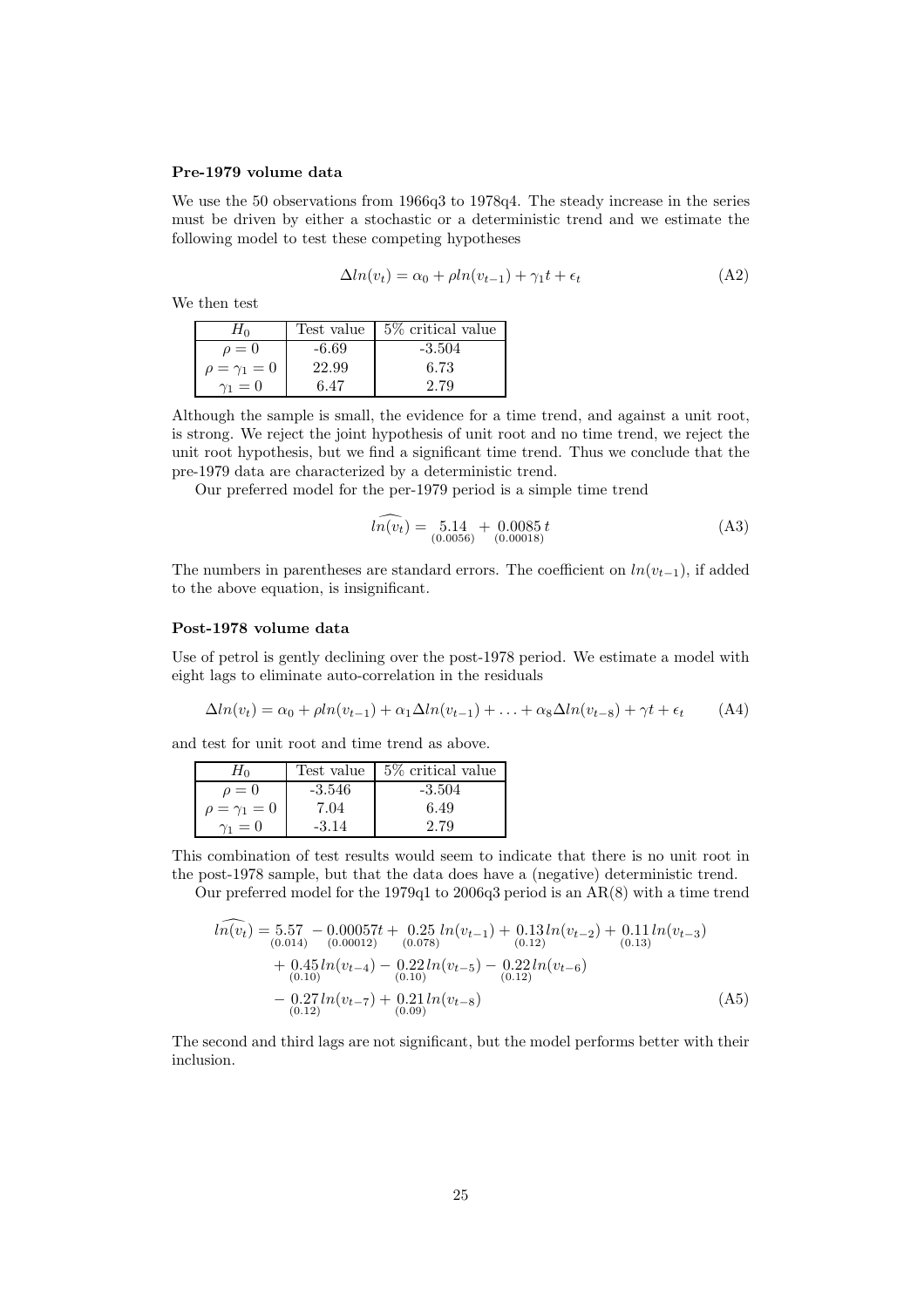#### **Volume data for full sample period**

Our preferred model for the full sample period is an  $AR(8)$  with a dummy for the post-1978 period and separate time trends for the pre-1979 and post-1978 periods. This model produces white noise residuals and is preferred to any other auto-regressive model in terms of the Akaike (AIC) and Bayes Information Criteria (BIC). el produces w<br>
ln terms of<br>  $\widehat{ln(v_t)} = 5.14$ <br>  $\widehat{ln(v_t)} = 5.14$ 

$$
ln(v_t) = 5.14 + 0.44 D_{post1978} + 0.0082 t * D_{pre1979} - 0.00065 t * D_{post1978}
$$
  
+ 0.16 ln(v<sub>t-1</sub>) + 0.13 ln(v<sub>t-2</sub>) + 0.12 ln(v<sub>t-3</sub>) + 0.43 ln(v<sub>t-4</sub>)  
(0.069)  
- 0.14 ln(v<sub>t-5</sub>) - 0.18 ln(v<sub>t-6</sub>) - 0.20 ln(v<sub>t-7</sub>) + 0.15 ln(v<sub>t-8</sub>) (0.69)  
(0.09) (0.09)

There is some quarterly seasonality in the data and we experimented with more parsimonious models which directly incorporate this seasonality. Of these, the best parsimolities models which differently incorporate this seasonality. Or these, the best<br>was a seasonal auto-regression model with a non-seasonal AR(2) and a multiplicative seasonal auto-regressive term at the 4th lag. This model, using the lag operator L, may be expressed as sonal auto-regression model with a<br>auto-regressive term at the 4th lag<br>xpressed as<br> $1 - \rho_1 L - \rho_2 L^2 (1 - \rho_{4,1} L) (\widetilde{ln(v_t)}$ 

$$
(1 - \rho_1 L - \rho_2 L^2) (1 - \rho_{4,1} L) \left( l \widetilde{n(v_t)} \right) = \varepsilon_t
$$
\nwhere\n
$$
l \widetilde{n(v_t)} = (ln(v_t) - \alpha_0 - \beta_1 D_{post1978} - \beta_2 t * D_{pre1979} - \beta_3 t * D_{post1978})
$$
\n(A7)

where

$$
\widetilde{ln(v_t)} = (ln(v_t) - \alpha_0 - \beta_1 D_{post1978} - \beta_2 t * D_{pre1979} - \beta_3 t * D_{post1978})
$$

Our estimates from this model were significant with values  $\rho_1 = 0.19$ ,  $\rho_2 = 0.15$ , and  $\rho_{4,1} = 0.54$ , but unlike the model of equation (A6), the residuals were not equivalent to white noise. Furthermore, the less parsimonious  $AR(8)$  of equation  $(46)$  was preferred to the model of (A7) by the AIC and BIC.

#### **Price**

We create a real price for petrol by dividing the petrol price index,  $P_g$  by the CPI,  $P$ ,

to get  $p = \frac{F_g}{P}$ .<br>To test for a stochastic trend we estimate

$$
\Delta ln(p_t) = \alpha_0 + \rho ln(p_{t-1}) + \gamma_1 t + \epsilon_t \tag{A8}
$$

We then test

|                       | Test value | 5\% critical value |
|-----------------------|------------|--------------------|
| $\rho=0$              | $-2.301$   | $-3.442$           |
| $\rho = \gamma_1 = 0$ | 3.03       | 6.43               |
| $\gamma_1=0$          | 2.12       | 2.79               |

As we fail to reject a unit root or the hypothesis of unit root and no time trend and we reject the time trend, this series would clearly appear to be a unit root. The drift term is not significant, and the unit root tests conducted under the assumption that the drift is zero (or suppressing the drift term) also provide strong evidence of a unit root. Our preferred univariate model is simply

$$
\Delta ln(p_t) = \epsilon_t \tag{A9}
$$

and, in fact,  $\Delta ln(p_t)$  is indistinguishable from white noise.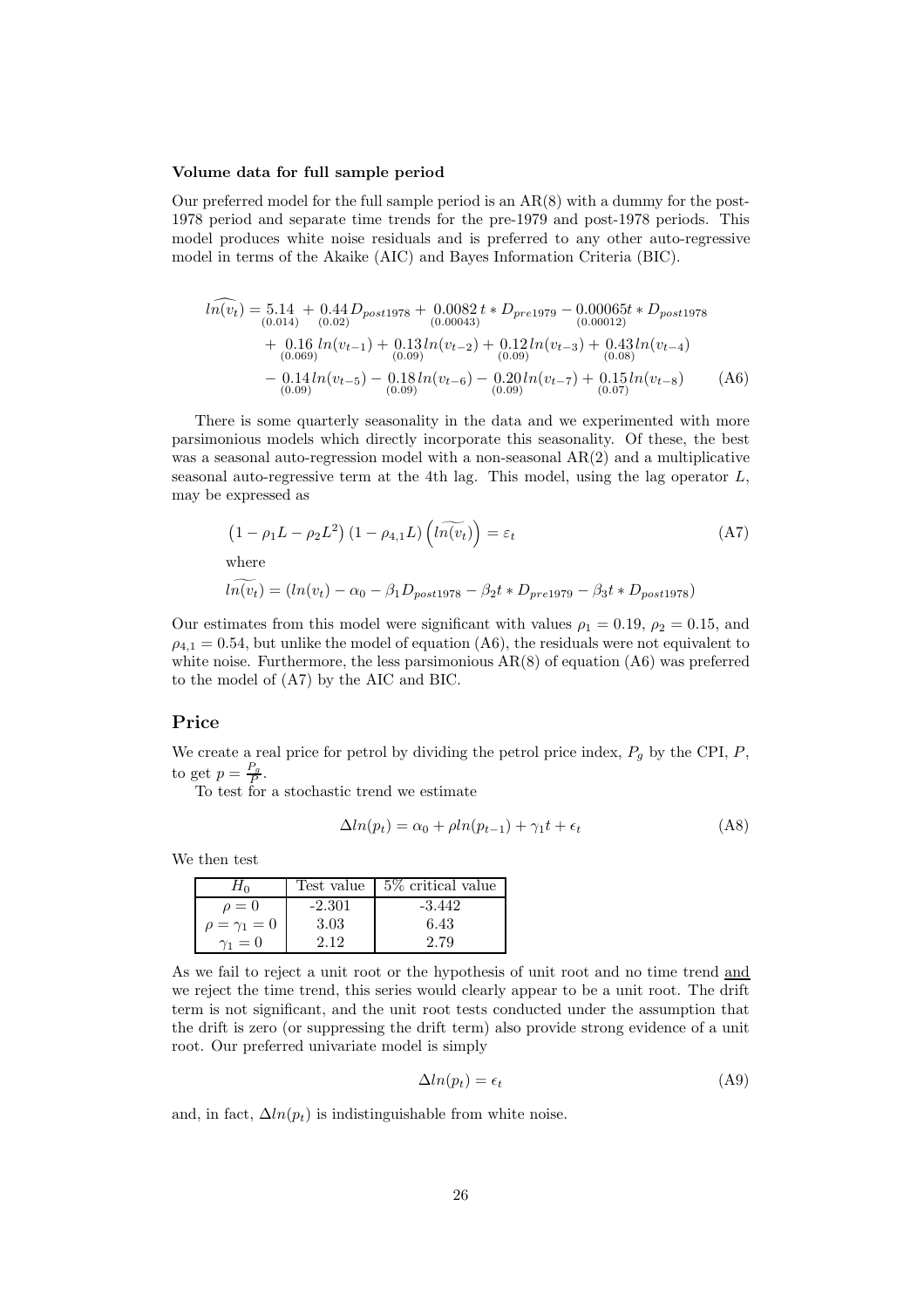#### **Real per-person income**

We transform our measure of gross domestic household income into real income perperson as  $y = \frac{1000*Y}{P*N}$ .<br>The rate at which

The rate at which the series increases appears to change in the mid-1970s. If we are willing to assume that real per-person income follows a unit root with a break in the drift parameter and we conduct a QLR-type break test (see Stock and Watson (2003)) on the series  $\Delta ln(y_t)$ , we find a break point at 1974q2. Alternatively, we can use the approach of Perron (1989) to test whether the series is best represented by a unit root with a break in the drift parameter or two time trends with different slopes before and after 1974q2.

Ignoring the apparent break and testing the entire series, we begin by estimating

a break in the drift parameter or two time trends with different slopes  
\nr 1974q2.  
\ne apparent break and testing the entire series, we begin by estimating  
\n
$$
\Delta ln(y_t) = \alpha_0 + \rho ln(y_{t-1}) + \sum_{k=1}^{4} \alpha_k \Delta ln(y_{t-k}) + \gamma_1 t + \epsilon_t
$$
\n(A10)

We then test

|                       | Test value | 5\% critical value |
|-----------------------|------------|--------------------|
| $\rho=0$              | $-3.411$   | $-3.443$           |
| $\rho = \gamma_1 = 0$ | 6.95       | 6.43               |
| $\gamma_1=0$          | 2.83       | 2.79               |

The second through fourth lags are insignificant, however, so we repeat the test for the model of (A10) with only one lag of  $\Delta ln(y_t)$ , we get

| Ħ۵                    | Test value | 5\% critical value |
|-----------------------|------------|--------------------|
| $\rho=0$              | $-3.068$   | $-3.442$           |
| $\rho = \gamma_1 = 0$ | 5.52       | 6.43               |
| $\gamma_1=0$          | 2.56       | 2.79               |

While the model with four lags produces test results that are fairly borderline between a stochastic and a deterministic time trend, the model with one lag points more clearly towards a stochastic trend model. This is an interesting example of how adding too many lags to the augmented Dickey-Fuller test can affect the results.

The above approach naively ignores what looks like a break in the mid-1970s. If we consider only the post 1974q2 period and we perform the unit root tests, we have

| $H_0$                 | Test value | $5\%$ critical value |
|-----------------------|------------|----------------------|
| $\rho=0$              | $-3.05$    | $-3.446$             |
| $\rho = \gamma_1 = 0$ | 5.43       | 6.49                 |
| $\gamma_1=0$          | 3.13       | 2.79                 |

The model with one lag is preferred by standard selection criteria to those with more lags and additional lags were insignificant. We fail to reject the joint hypothesis of unit root and no time trend.

Our preferred models are either

$$
\Delta y_t = \begin{bmatrix} 0.013 - 0.299 \Delta y_{t-1} - 0.0098 D_{post1974} & \text{or} \\ (0.0032) & (0.076) & (0.0035) \end{bmatrix} \newline \Delta y_t = \begin{bmatrix} 0.0144 - 0.341 \Delta y_{t-1} - 0.143 \Delta y_{t-2} - 0.0107 D_{post1974} \\ (0.0034) & (0.080) & (0.079) \end{bmatrix} \tag{A11}
$$

The second lag is significant at the  $10\%$  level, but not at the  $5\%$  level. The AR(1) is preferred by the AIC and BIC, but the AR(2) produces residuals which look closer to white noise.